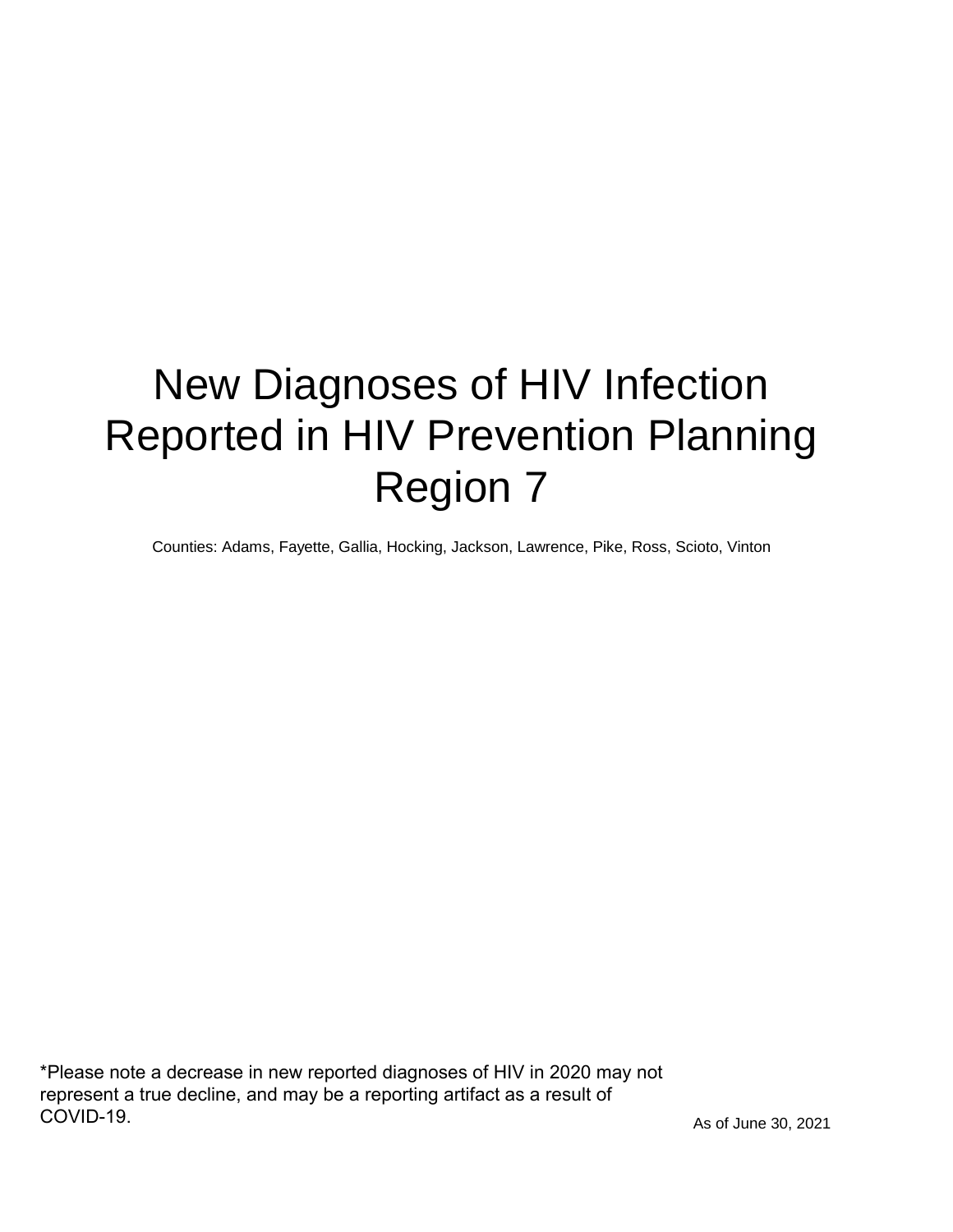## **Reported new diagnoses of HIV infection in 2020 by disease status and selected characteristics, HIV Prevention Planning Region 7**

|                                              |                   | 2020 diagnosis of HIV |                          |                | <b>Disease Status</b> |     |                  |              |             |  |  |
|----------------------------------------------|-------------------|-----------------------|--------------------------|----------------|-----------------------|-----|------------------|--------------|-------------|--|--|
|                                              |                   | infection             |                          |                | <b>HIV (not AIDS)</b> |     | HIV & later AIDS |              | <b>AIDS</b> |  |  |
| Characteristic                               | Rate <sup>a</sup> | No.                   | $\%$                     | No.            | %                     | No. | $\%$             | No.          | $\%$        |  |  |
| Sex at birth                                 |                   |                       |                          |                |                       |     |                  |              |             |  |  |
| Males                                        | 5.1               | 10                    | 83%                      | 9              | 82%                   |     |                  | 1            | 100%        |  |  |
| Females                                      | $\star$           | $\boldsymbol{2}$      | 17%                      | 2              | 18%                   |     |                  |              |             |  |  |
| Age at diagnosis (yr)                        |                   |                       |                          |                |                       |     |                  |              |             |  |  |
| $<13$                                        | $\star$           |                       |                          |                |                       |     |                  |              |             |  |  |
| $13 - 14$                                    |                   |                       |                          |                |                       |     |                  |              |             |  |  |
| 15-19                                        |                   | 1                     | 8%                       | 1              | 9%                    |     |                  |              |             |  |  |
| 20-24                                        |                   | $\mathbf{1}$          | 8%                       | 1              | 9%                    |     |                  |              |             |  |  |
| 25-29                                        |                   | 2                     | 17%                      | 2              | 18%                   |     |                  |              |             |  |  |
| 30-34                                        |                   | 4                     | 33%                      | 4              | 36%                   |     |                  |              |             |  |  |
| 35-39                                        |                   | $\overline{c}$        | 17%                      | 1              | $9\%$                 |     |                  | 1            | 100%        |  |  |
| 40-44                                        |                   | 1                     | 8%                       | 1              | 9%                    |     |                  |              |             |  |  |
| 45-49                                        |                   | 1                     | 8%                       | 1              | $9\%$                 |     |                  |              |             |  |  |
| 50-54                                        |                   |                       |                          |                |                       |     |                  |              |             |  |  |
| 55-64                                        |                   |                       |                          |                |                       |     |                  |              |             |  |  |
| $65+$                                        |                   |                       |                          |                |                       |     |                  |              |             |  |  |
| Race/Ethnicity <sup>b</sup>                  |                   |                       |                          |                |                       |     |                  |              |             |  |  |
| American Indian/Alaska Native                | $\star$           |                       |                          |                |                       |     |                  |              |             |  |  |
| Asian/Pacific Islander                       |                   |                       |                          |                |                       |     |                  |              |             |  |  |
| Black/African-American                       |                   | 1                     | 8%                       | 1              | $9\%$                 |     |                  |              |             |  |  |
| Hispanic/Latinx                              | $\ast$            | ä,                    | $\overline{\phantom{a}}$ | $\overline{a}$ | $\blacksquare$        |     |                  |              |             |  |  |
| White                                        | 3.0               | 11                    | 92%                      | 10             | 91%                   |     |                  | 1            | 100%        |  |  |
| Multi-Race                                   | $\star$           |                       |                          |                |                       |     |                  |              |             |  |  |
| Race/Ethnicity <sup>b</sup> and Sex at birth |                   |                       |                          |                |                       |     |                  |              |             |  |  |
| American Indian/Alaska Native Males          | $^\star$          |                       |                          |                |                       |     |                  |              |             |  |  |
| American Indian/Alaska Native Females        |                   |                       |                          |                |                       |     |                  |              |             |  |  |
| Asian/Pacific Islander Males                 |                   |                       |                          |                |                       |     |                  |              |             |  |  |
| Asian/Pacific Islander Females               |                   |                       |                          |                |                       |     |                  |              |             |  |  |
| Black/African-American Males                 |                   | 1                     | 8%                       | 1              | 9%                    |     |                  |              |             |  |  |
| Black/African-American Females               | $\star$           | ä,                    | $\overline{a}$           | $\overline{a}$ | $\overline{a}$        |     |                  |              |             |  |  |
| Hispanic/Latino Males                        | $^\star$          |                       |                          |                |                       |     |                  |              |             |  |  |
| Hispanic/Latina Females                      | $^\star$          | ۰                     |                          |                |                       |     |                  |              |             |  |  |
| <b>White Males</b>                           | 4.9               | 9                     | 75%                      | 8              | 73%                   |     |                  | $\mathbf{1}$ | 100%        |  |  |
| <b>White Females</b>                         | $\star$           | $\overline{c}$        | 17%                      | $\overline{c}$ | 18%                   |     |                  |              |             |  |  |
| Multi-Race Males                             | $\star$           | ÷,                    |                          |                |                       |     |                  |              |             |  |  |
| Multi-Race Females                           | $\star$           |                       |                          |                |                       |     |                  |              |             |  |  |
| <b>Total</b>                                 | 3.0               | $12\,$                |                          | 11             |                       |     |                  | 1            |             |  |  |

Notes:

Reported new diagnoses of HIV infection include persons with a diagnosis of HIV (not AIDS), a diagnosis of HIV and an AIDS diagnosis within 12 months (HIV & later AIDS), and concurrent diagnoses of HIV and AIDS (AIDS) who were residents of Ohio at time of initial diagnosis.

Asterisk (\*) indicates rate not calculated for case count <5 due to unstable rates. Dash (-) indicates no cases were reported for the given category.

<sup>a</sup>The rate is the number of persons with a reported diagnosis of HIV infection per 100,000 population calculated using 2020 U.S. Census estimates.

**b Hispanics/Latinx may be of any race. Persons with a race of American Indian/Alaska Native, Asian/Pacific Islander, Black/African-American, White, or Multi-race are not-**Hispanic. Asian/Pacific Islander includes Native Hawaiians.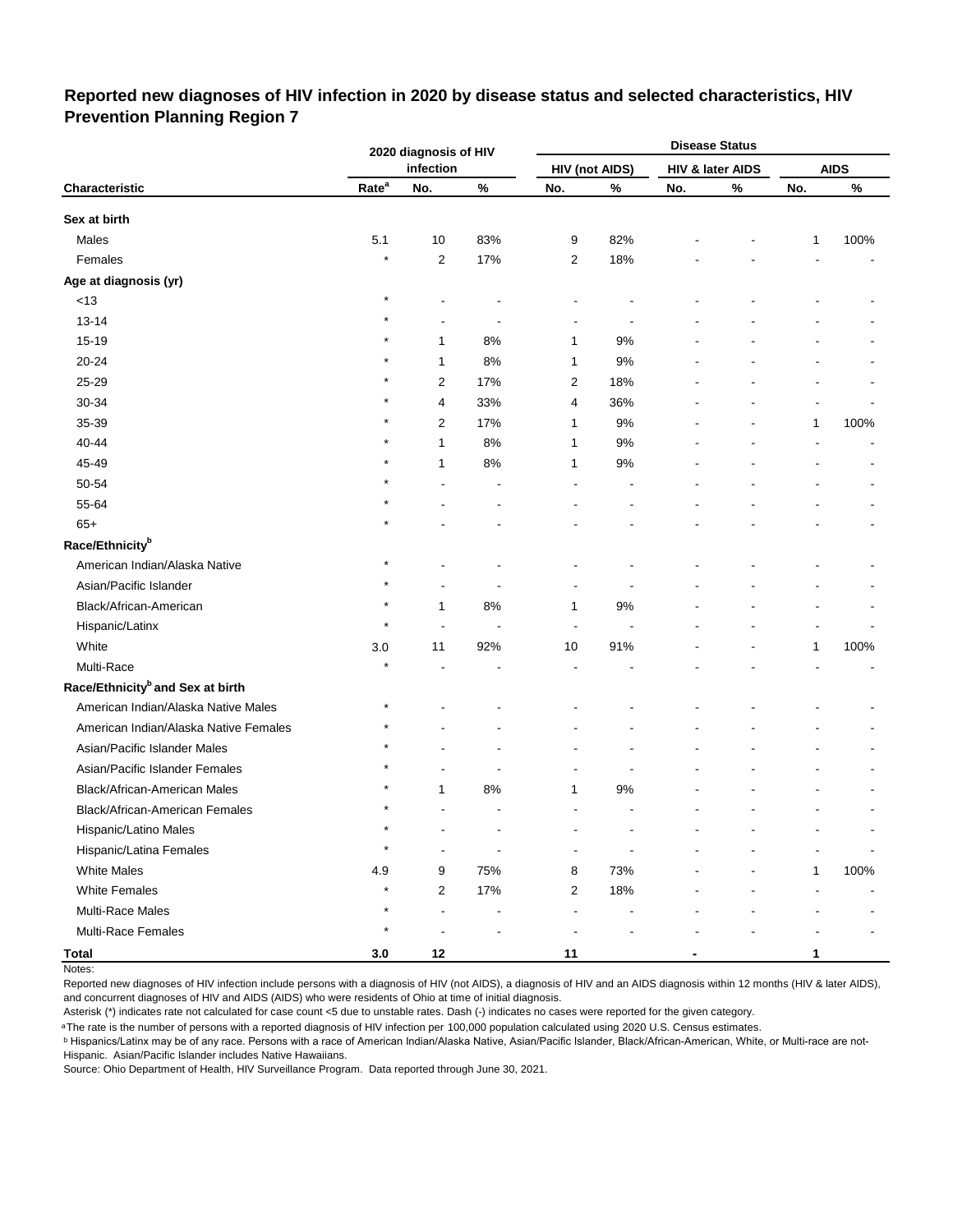## **Reported new diagnoses of HIV infection in 2020 by disease status and transmission category, HIV Prevention Planning Region 7**

|                                          |                          | 2020 diagnosis of        |                          |                       | <b>Disease Status</b>    |                  |                          |                          |  |
|------------------------------------------|--------------------------|--------------------------|--------------------------|-----------------------|--------------------------|------------------|--------------------------|--------------------------|--|
|                                          |                          | <b>HIV infection</b>     |                          | <b>HIV (not AIDS)</b> |                          | HIV & later AIDS |                          | <b>AIDS</b>              |  |
| <b>Transmission Category<sup>a</sup></b> | No.                      | %                        | No.                      | %                     | No.                      | %                | No.                      | %                        |  |
| Male adult or adolescent                 |                          |                          |                          |                       |                          |                  |                          |                          |  |
| Male-to-male sexual contact              | 2                        | 20%                      | 2                        | 22%                   |                          |                  |                          |                          |  |
| Injection drug use (IDU)                 | 5                        | 50%                      | 5                        | 56%                   |                          |                  | ۰                        |                          |  |
| Male-to-male sexual contact and IDU      | 1                        | 10%                      | 1                        | 11%                   |                          | ۰                |                          |                          |  |
| Heterosexual contact                     | $\sim$                   | $\blacksquare$           | $\blacksquare$           | $\sim$                | $\blacksquare$           | $\blacksquare$   | $\overline{\phantom{a}}$ |                          |  |
| Other/unknown                            | 2                        | 20%                      | 1                        | 11%                   | $\overline{\phantom{a}}$ | $\blacksquare$   | 1                        | 100%                     |  |
| Subtotal                                 | 10                       | 100%                     | 9                        | 100%                  |                          | $\blacksquare$   | 1                        | 100%                     |  |
| Female adult or adolescent               |                          |                          |                          |                       |                          |                  |                          |                          |  |
| Injection drug use                       | 2                        | 100%                     | $\overline{2}$           | 100%                  |                          |                  |                          |                          |  |
| Heterosexual contact                     |                          | ٠                        | $\overline{\phantom{a}}$ |                       | $\blacksquare$           | $\blacksquare$   | $\blacksquare$           |                          |  |
| Other/unknown                            | $\overline{\phantom{a}}$ | $\overline{\phantom{a}}$ | $\overline{\phantom{a}}$ |                       | $\overline{\phantom{a}}$ | $\blacksquare$   | $\overline{\phantom{a}}$ | $\overline{\phantom{a}}$ |  |
| Subtotal                                 | $\overline{2}$           | 100%                     | 2                        | 100%                  |                          |                  |                          |                          |  |
| Child (<13 yrs at diagnosis)             |                          |                          |                          |                       |                          |                  |                          |                          |  |
| Perinatal                                | ٠                        | $\blacksquare$           |                          |                       |                          |                  |                          |                          |  |
| Other/unknown                            | $\blacksquare$           | $\blacksquare$           | $\sim$                   | $\blacksquare$        | $\blacksquare$           | $\blacksquare$   | $\blacksquare$           |                          |  |
| Subtotal                                 |                          |                          |                          |                       |                          | ۰                | $\overline{\phantom{a}}$ |                          |  |
| <b>Total</b>                             | 12                       |                          | 11                       |                       |                          |                  | 1                        |                          |  |

# **Reported new diagnoses of HIV infection in 2020 by disease status and exposure category, HIV Prevention Planning Region 7**

|                                                          |     | 2020 diagnosis of    |      |                       |                          | <b>Disease Status</b>       |                          |                          |
|----------------------------------------------------------|-----|----------------------|------|-----------------------|--------------------------|-----------------------------|--------------------------|--------------------------|
|                                                          |     | <b>HIV</b> infection |      | <b>HIV (not AIDS)</b> |                          | <b>HIV &amp; later AIDS</b> |                          | <b>AIDS</b>              |
| <b>Exposure Category</b> <sup>P</sup>                    | No. | %                    | No.  | %                     | No.                      | %                           | No.                      | %                        |
| Male-to-male sexual contact only                         |     | 17%                  | 2    | 18%                   | -                        |                             |                          |                          |
| Injection drug use (IDU) only                            |     | 33%                  | 4    | 36%                   | ٠                        |                             |                          |                          |
| Heterosexual contact only                                |     |                      |      |                       | ٠                        |                             |                          |                          |
| Male-to-male sexual contact & IDU                        |     | -                    | $\,$ | -                     | $\overline{\phantom{0}}$ | -                           | $\overline{\phantom{0}}$ | $\overline{\phantom{0}}$ |
| IDU & Heterosexual contact                               | 3   | 25%                  | 3    | 27%                   | ٠                        | -                           |                          |                          |
| Male-to-male sexual contact & Heterosexual contact       |     |                      | -    |                       | ۰                        | -                           |                          |                          |
| Male-to-male sexual contact & IDU & Heterosexual contact |     | 8%                   |      | 9%                    | ٠                        | -                           |                          |                          |
| Perinatal exposure                                       |     |                      |      |                       |                          |                             |                          |                          |
| Other/unknown                                            |     | 17%                  |      | 9%                    |                          |                             |                          | 100%                     |
| Total                                                    | 12  |                      | 11   |                       |                          |                             |                          |                          |

Notes:

Reported new diagnoses of HIV infection include persons with a diagnosis of HIV (not AIDS), a diagnosis of HIV and an AIDS diagnosis within 12 months (HIV & later AIDS), and concurrent diagnoses of HIV and AIDS (AIDS) who were residents of Ohio at time of initial diagnosis.

Dash (-) indicates no cases were reported for the given category.

a Transmission categories are mutually exclusive, hierarchical risk categories determined by the CDC and system-calculated using sex at birth and risk factor history to determine mode of transmission. A person with multiple risks is only represented in the highest category based on the CDC hierarchical algorithm. Thus, transgender women are included in the male-to-male sexual contact transmission category if assigned male at birth and risk factor history indicates sex with males. Please note this is for the categorization of HIV transmission categories only and not to describe sexual orientation.

**b** Exposure categories are mutually exclusive risk categories. All possible combinations of risks are represented among exposure categories. A person with multiple risks is represented in the exposure category identifying all the reported ways in which that person may have been exposed to HIV.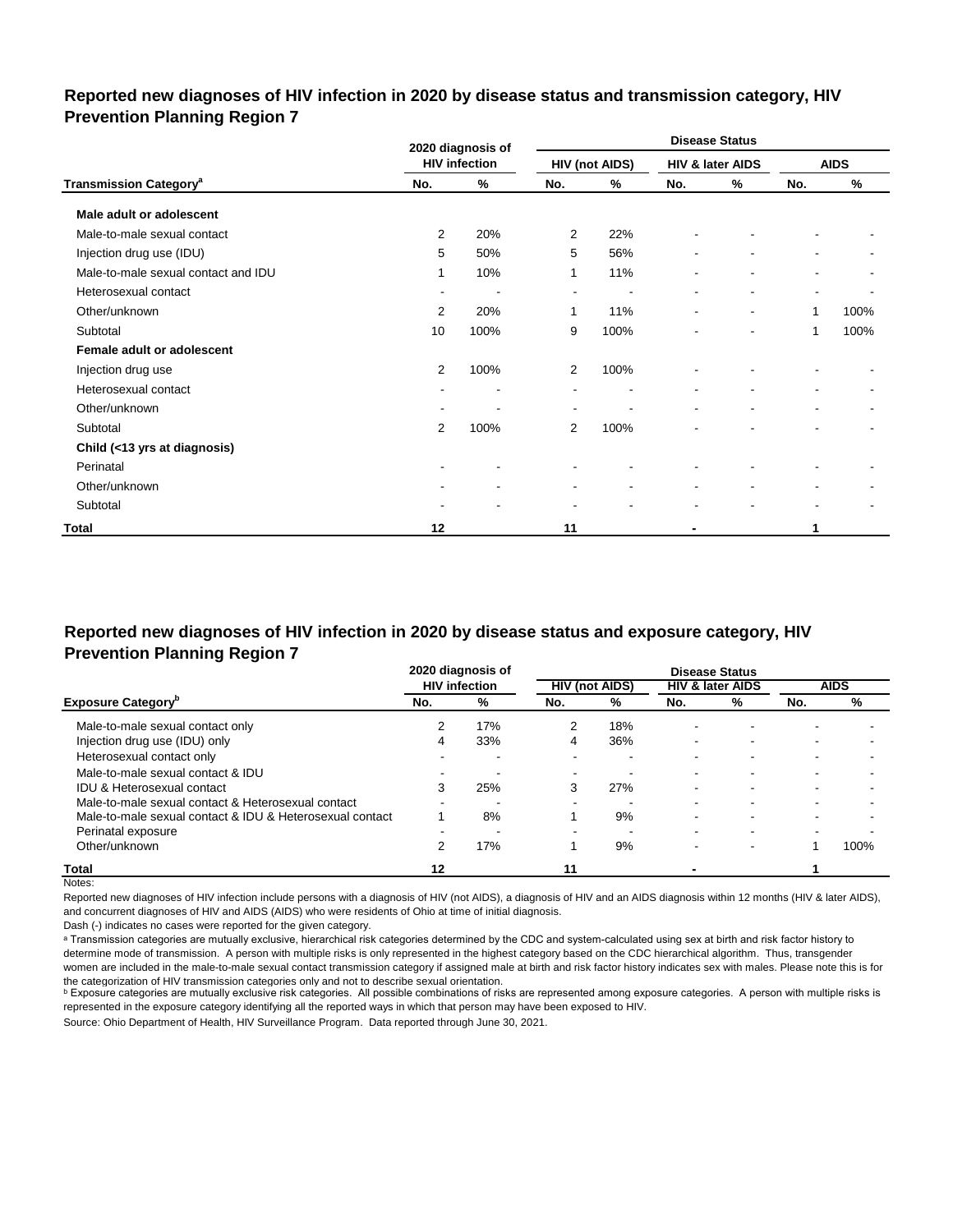|                       | American Indian/Alaska Native |                          |                          | <b>Asian/Pacific Islander</b> |                          |   | <b>Black/African-American</b> |     |                          |                   | Hispanic/Latinx <sup>a</sup> |   |                   | White |     |                   | <b>Multi-Race</b> |   |
|-----------------------|-------------------------------|--------------------------|--------------------------|-------------------------------|--------------------------|---|-------------------------------|-----|--------------------------|-------------------|------------------------------|---|-------------------|-------|-----|-------------------|-------------------|---|
| Age at diagnosis (yr) | Rate <sup>b</sup>             | No.                      | %                        | <b>Rate</b> <sup>b</sup>      | No.                      | % | Rate <sup>b</sup>             | No. | %                        | Rate <sup>b</sup> | No.                          | % | Rate <sup>b</sup> | No.   | %   | Rate <sup>b</sup> | No.               | % |
| < 13                  | $\star$                       | $\overline{\phantom{0}}$ | $\overline{\phantom{a}}$ |                               |                          |   |                               |     |                          | *                 |                              |   |                   |       |     |                   |                   |   |
| $13 - 14$             |                               |                          | $\sim$                   |                               | $\overline{\phantom{a}}$ |   |                               |     | $\overline{\phantom{a}}$ |                   |                              |   |                   |       |     |                   |                   |   |
| $15 - 19$             |                               | $\blacksquare$           | $\sim$                   |                               | $\sim$                   |   |                               |     | $\overline{\phantom{a}}$ | *                 |                              |   |                   |       | 9%  | $\star$           |                   |   |
| $20 - 24$             |                               |                          | $\sim$                   |                               |                          |   |                               |     | $\overline{\phantom{a}}$ | *                 |                              |   |                   |       | 9%  | $\star$           |                   |   |
| 25-29                 |                               | $\overline{\phantom{0}}$ | $\overline{\phantom{a}}$ |                               | $\overline{\phantom{a}}$ |   |                               |     |                          | *                 |                              |   |                   | ົ     | 18% | $\star$           |                   |   |
| 30-34                 |                               |                          | $\sim$                   |                               | $\overline{\phantom{a}}$ |   |                               |     | 100%                     |                   |                              |   |                   | 3     | 27% | $\star$           |                   |   |
| 35-39                 |                               | $\overline{\phantom{0}}$ | $\sim$                   |                               | $\overline{\phantom{a}}$ |   |                               |     | $\overline{\phantom{a}}$ |                   |                              |   | $\star$           | ົ     | 18% | $\star$           |                   |   |
| 40-44                 |                               |                          | $\overline{\phantom{a}}$ |                               |                          |   |                               |     |                          |                   |                              |   |                   |       | 9%  | $\star$           |                   |   |
| 45-49                 |                               |                          | $\overline{\phantom{a}}$ |                               | $\overline{\phantom{a}}$ |   |                               |     | -                        |                   |                              |   |                   |       | 9%  | $\star$           |                   |   |
| 50-54                 |                               |                          |                          |                               |                          |   |                               |     |                          |                   |                              |   |                   |       |     |                   |                   |   |
| 55-64                 |                               |                          | $\sim$                   |                               |                          |   |                               |     |                          |                   |                              |   |                   |       |     |                   |                   |   |
| $65+$                 |                               |                          | $\sim$                   |                               | $\overline{\phantom{a}}$ |   |                               |     | $\overline{\phantom{a}}$ | *                 |                              |   |                   |       |     | $\star$           |                   |   |
| <b>Total</b>          |                               |                          |                          |                               |                          |   |                               |     |                          | *                 |                              |   | 3.0               | -11   |     |                   |                   |   |

Reported new diagnoses of HIV infection include persons with a diagnosis of HIV (not AIDS), a diagnosis of HIV and an AIDS diagnosis within 12 months (HIV & later AIDS), and concurrent diagnoses of HIV and AIDS (AIDS) who of initial diagnosis.

|                                           |                                            |   |                                  |                          |                                   |                          | 2020 diagnosis of HIV infection  |                          |                          |      |                          |   |
|-------------------------------------------|--------------------------------------------|---|----------------------------------|--------------------------|-----------------------------------|--------------------------|----------------------------------|--------------------------|--------------------------|------|--------------------------|---|
|                                           | American<br>Indian/Alaska<br><b>Native</b> |   | <b>Asian/Pacific</b><br>Islander |                          | <b>Black/African-</b><br>American |                          | Hispanic/<br>Latinx <sup>a</sup> |                          | White                    |      | <b>Multi-Race</b>        |   |
| <b>Transmission Category</b> <sup>c</sup> | No.                                        | % | No.                              | %                        | No.                               | %                        | No.                              | %                        | No.                      | %    | No.                      | % |
| Male adult or adolescent                  |                                            |   |                                  |                          |                                   |                          |                                  |                          |                          |      |                          |   |
| Male-to-male sexual contact               | $\,$ $\,$                                  |   | $\sim$                           | $\overline{\phantom{a}}$ | $\sim$                            |                          | $\blacksquare$                   | $\overline{\phantom{a}}$ | 2                        | 22%  |                          |   |
| Injection drug use (IDU)                  |                                            |   | $\sim$                           | $\blacksquare$           | $\,$                              | $\overline{\phantom{a}}$ | $\blacksquare$                   | $\,$ $\,$                | 5                        | 56%  |                          |   |
| Male-to-male sexual contact and IDU       | $\sim$                                     |   | $\sim$                           | $\overline{\phantom{a}}$ | $\sim$                            | $\overline{\phantom{a}}$ | $\blacksquare$                   | $\blacksquare$           |                          | 11%  | $\blacksquare$           |   |
| Heterosexual contact                      | $\blacksquare$                             |   | $\sim$                           | $\overline{\phantom{a}}$ | $\sim$                            |                          | $\blacksquare$                   | $\,$ $\,$                |                          |      |                          |   |
| Other/unknown                             |                                            |   | $\sim$                           | $\overline{\phantom{a}}$ |                                   | 100%                     |                                  | $\,$ $\,$                |                          | 11%  |                          |   |
| Subtotal                                  | $\sim$                                     |   | $\sim$                           | $\overline{\phantom{a}}$ |                                   | 100%                     | $\overline{\phantom{0}}$         | $\overline{\phantom{a}}$ | 9                        | 100% | $\overline{\phantom{0}}$ |   |
| Female adult or adolescent                |                                            |   |                                  |                          |                                   |                          |                                  |                          |                          |      |                          |   |
| Injection drug use                        | $\,$                                       |   | $\sim$                           | $\overline{\phantom{a}}$ | $\sim$                            |                          | $\blacksquare$                   | $\,$ $\,$                | $\overline{2}$           | 100% |                          |   |
| Heterosexual contact                      | $\sim$                                     |   | $\sim$                           | $\overline{\phantom{a}}$ | $\sim$                            | $\blacksquare$           | $\blacksquare$                   | $\overline{\phantom{a}}$ |                          |      |                          |   |
| Other/unknown                             |                                            |   | $\sim$                           | $\overline{\phantom{a}}$ | $\blacksquare$                    | $\blacksquare$           | $\overline{\phantom{a}}$         | $\overline{\phantom{a}}$ |                          |      | $\,$                     |   |
| Subtotal                                  | $\overline{\phantom{0}}$                   |   | $\sim$                           |                          | $\sim$                            | $\overline{\phantom{a}}$ | $\blacksquare$                   | $\overline{\phantom{a}}$ | $\overline{2}$           | 100% | $\overline{\phantom{0}}$ |   |
| Child (<13 yrs at diagnosis)              |                                            |   |                                  |                          |                                   |                          |                                  |                          |                          |      |                          |   |
| Perinatal                                 |                                            |   |                                  |                          |                                   |                          |                                  |                          |                          |      |                          |   |
| Other/unknown                             | $\overline{\phantom{a}}$                   |   | $\sim$                           | $\overline{\phantom{a}}$ | $\sim$                            | $\overline{\phantom{a}}$ | $\blacksquare$                   | $\overline{\phantom{a}}$ | $\overline{\phantom{a}}$ |      | $\blacksquare$           |   |
| Subtotal                                  | $\,$ $\,$                                  |   | $\sim$                           |                          | $\blacksquare$                    | $\,$ $\,$                | $\blacksquare$                   | $\overline{\phantom{a}}$ |                          |      |                          |   |
| <b>Total</b>                              |                                            |   | $\overline{\phantom{a}}$         |                          |                                   |                          |                                  |                          | 11                       |      | ٠                        |   |

© Transmission categories are mutually exclusive, hierarchical risk categories determined by the CDC and system-calculated using sex at birth and risk factor history to determine mode of transmission. A person with multip highest category based on the CDC hierarchical algorithm. Thus, transgender women are included in the male-to-male sexual contact transmission category if assigned male at birth and risk factor history indicates sex with m categorization of HIV transmission categories only and not to describe sexual orientation.

#### **Reported new diagnoses of HIV infection in 2020 by race/ethnicity and age at diagnosis, HIV Prevention Planning Region 7**

#### **2020 diagnosis of HIV infection**

d Exposure categories are mutually exclusive risk categories. All possible combinations of risks are represented among exposure categories. A person with multiple risks is represented in the exposure category identifying a person may have been exposed to HIV.

Source: Ohio Department of Health, HIV Surveillance Program. Data reported through June 30, 2021.

## **Reported new diagnoses of HIV infection in 2020 by race/ethnicity and transmission category, HIV Prevention Planning Region 7**

|                                                          |                                            |                          |                                  |                          |                                   |                          | 2020 diagnosis of HIV infection  |        |       |     |                   |                          |
|----------------------------------------------------------|--------------------------------------------|--------------------------|----------------------------------|--------------------------|-----------------------------------|--------------------------|----------------------------------|--------|-------|-----|-------------------|--------------------------|
|                                                          | American<br>Indian/Alaska<br><b>Native</b> |                          | <b>Asian/Pacific</b><br>Islander |                          | <b>Black/African-</b><br>American |                          | Hispanic/<br>Latinx <sup>a</sup> |        | White |     | <b>Multi-Race</b> |                          |
| <b>Exposure Category</b> <sup>°</sup>                    | No.                                        | %                        | No.                              | %                        | No.                               | %                        | No.                              | %      | No.   |     | No.               | %                        |
| Male-to-male sexual contact only                         |                                            |                          |                                  |                          |                                   |                          | $\overline{\phantom{0}}$         |        | 2     | 18% |                   |                          |
| Injection drug use (IDU) only                            | $\overline{\phantom{0}}$                   |                          | $\sim$                           | $\overline{\phantom{a}}$ | $\sim$                            | . .                      | $\overline{\phantom{0}}$         |        |       | 36% |                   |                          |
| Heterosexual contact only                                | $\overline{\phantom{a}}$                   | $\overline{\phantom{a}}$ | $\sim$                           | $\,$ $\,$                | $\sim$                            | $\overline{\phantom{a}}$ | $\overline{\phantom{0}}$         |        |       |     |                   |                          |
| Male-to-male sexual contact & IDU                        |                                            |                          | $\sim$                           | $\overline{\phantom{0}}$ |                                   |                          | $\overline{\phantom{0}}$         |        |       |     |                   |                          |
| <b>IDU &amp; Heterosexual contact</b>                    |                                            |                          | $\sim$                           |                          |                                   |                          | $\overline{\phantom{0}}$         |        | 3     | 27% |                   |                          |
| Male-to-male sexual contact & Heterosexual contact       |                                            |                          | $\sim$                           | $\overline{\phantom{0}}$ | $\sim$                            |                          | $\overline{\phantom{0}}$         |        |       |     |                   | $\overline{\phantom{a}}$ |
| Male-to-male sexual contact & IDU & Heterosexual contact | $\overline{\phantom{a}}$                   |                          |                                  | . .                      |                                   | . .                      | $\overline{\phantom{0}}$         |        |       | 9%  |                   |                          |
| Perinatal exposure                                       | $\sim$                                     | . .                      | $\sim$                           | $\,$ $\,$                | . .                               | -                        | $\,$ $\,$                        | $\sim$ |       |     |                   |                          |
| Other/unknown                                            | $\,$ $\,$                                  |                          | $\sim$                           | . .                      |                                   | 100%                     | $\,$ $\,$                        |        |       | 9%  |                   |                          |
| Total                                                    |                                            |                          |                                  |                          |                                   |                          |                                  |        |       |     |                   |                          |
| Notes:                                                   |                                            |                          |                                  |                          |                                   |                          |                                  |        |       |     |                   |                          |

## **Reported new diagnoses of HIV infection in 2020 by race/ethnicity and exposure category, HIV Prevention Planning Region 7**

Asterisk (\*) indicates rate not calculated because census data unavailable or for case count <5 due to unstable rates. Dash (-) indicates no cases were reported for the given category.

a Hispanics/Latinx may be of any race. Persons with a race of American Indian/Alaska Native, Asian/Pacific Islander, Black/African-American, White, or Multi-race are not-Hispanic. Asian/Pacific Islander includes Native Haw

ᵇ The rate is the number of persons with a reported diagnosis of HIV infection per 100,000 population calculated using 2020 U.S. Census estimates.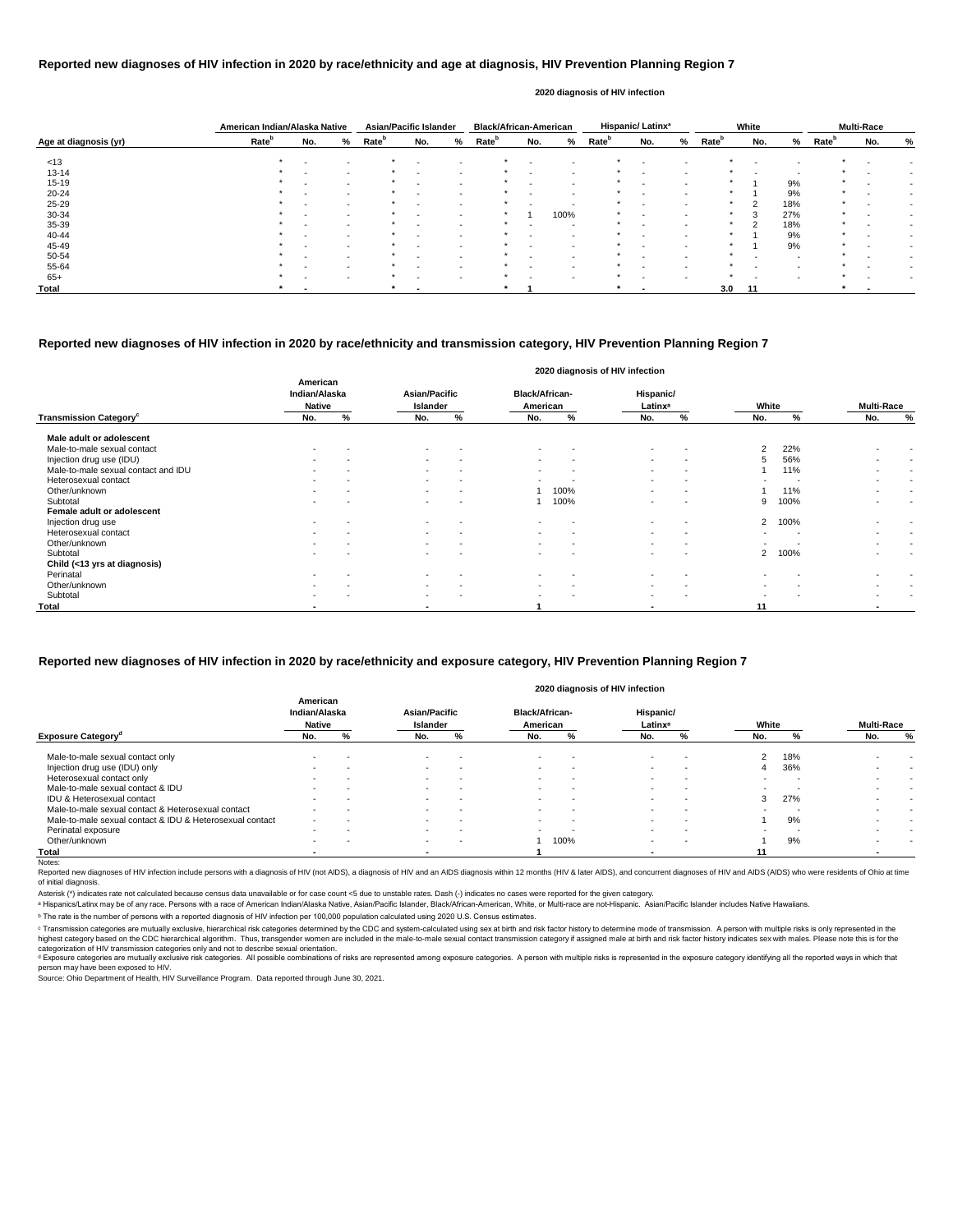# **Trends in reported new diagnoses of HIV infection by year of diagnosis (2016-2020) and cumulative diagnoses by selected characteristics, HIV Prevention Planning Region 7**

|                                              |                   | 2016           |                |                   | 2017           |                          |                   | 2018           |      |                   | 2019           |                          | 2020              |                |                | <b>Cumulative</b><br><b>Diagnoses</b> |         |
|----------------------------------------------|-------------------|----------------|----------------|-------------------|----------------|--------------------------|-------------------|----------------|------|-------------------|----------------|--------------------------|-------------------|----------------|----------------|---------------------------------------|---------|
| Characteristic                               | Rate <sup>a</sup> | No.            | $\%$           | Rate <sup>a</sup> | No.            | $\%$                     | Rate <sup>a</sup> | No.            | $\%$ | Rate <sup>a</sup> | No.            | $\%$                     | Rate <sup>a</sup> | No.            | %              | No.                                   | $\%$    |
| Sex at birth                                 |                   |                |                |                   |                |                          |                   |                |      |                   |                |                          |                   |                |                |                                       |         |
| Males                                        | 5.5               | 11             | 85%            | 4.0               | 8              | 89%                      | 6.0               | 12             | 75%  | 4.0               | 8              | 62%                      | 5.1               | 10             | 83%            | 415                                   | 82%     |
| Females                                      | $\star$           | $\overline{c}$ | 15%            | $\star$           | $\mathbf{1}$   | 11%                      | $\star$           | 4              | 25%  | $2.5\,$           | 5              | 38%                      | $\star$           | $\overline{c}$ | 17%            | 93                                    | 18%     |
| Age at diagnosis (yr)                        |                   |                |                |                   |                |                          |                   |                |      |                   |                |                          |                   |                |                |                                       |         |
| $<13$                                        |                   |                |                |                   |                |                          |                   |                |      |                   |                |                          |                   |                |                | 8                                     | 2%      |
| $13 - 14$                                    |                   |                |                |                   |                |                          |                   |                |      |                   |                |                          |                   |                |                | -1                                    | $< 1\%$ |
| 15-19                                        |                   |                |                |                   |                |                          |                   |                |      |                   | 1              | 8%                       |                   |                | 8%             | 7                                     | 1%      |
| 20-24                                        |                   |                | 8%             |                   |                | 11%                      |                   |                | 6%   |                   |                |                          |                   |                | 8%             | 49                                    | 10%     |
| 25-29                                        |                   | 2              | 15%            | $\star$           | 3              | 33%                      | $^\ast$           | $\overline{2}$ | 13%  |                   | $\overline{2}$ | 15%                      |                   | 2              | 17%            | 81                                    | 16%     |
| 30-34                                        |                   | 3              | 23%            |                   |                |                          |                   | $\overline{4}$ | 25%  |                   | 4              | 31%                      |                   | 4              | 33%            | 112                                   | 22%     |
| 35-39                                        |                   | 2              | 15%            | $\ast$            |                | 11%                      |                   |                | 6%   |                   | $\overline{2}$ | 15%                      |                   | 2              | 17%            | 86                                    | 17%     |
| 40-44                                        |                   | 2              | 15%            | $\ast$            | -1             | 11%                      | $\ast$            | -1             | 6%   |                   | 1              | 8%                       |                   |                | 8%             | 72                                    | 14%     |
| 45-49                                        |                   |                |                | $\star$           |                | $\overline{\phantom{a}}$ | $\star$           |                | 6%   |                   |                | $\overline{\phantom{a}}$ |                   |                | 8%             | 32                                    | 6%      |
| 50-54                                        |                   | 2              | 15%            | $\star$           | $\mathbf{1}$   | 11%                      | $^\ast$           | 2              | 13%  |                   |                |                          |                   |                |                | 32                                    | $6\%$   |
| 55-64                                        |                   |                | 8%             |                   |                |                          |                   | 3              | 19%  |                   | $\overline{2}$ | 15%                      |                   |                |                | 21                                    | 4%      |
| $65+$                                        |                   |                |                | $\star$           | 2              | 22%                      |                   |                | 6%   | $^\ast$           | 1              | 8%                       |                   |                |                | 7                                     | 1%      |
| Race/Ethnicity <sup>b</sup>                  |                   |                |                |                   |                |                          |                   |                |      |                   |                |                          |                   |                |                |                                       |         |
| American Indian/Alaska Native                |                   |                |                |                   |                |                          |                   |                |      |                   |                |                          |                   |                |                |                                       |         |
| Asian/Pacific Islander                       |                   |                |                |                   |                |                          |                   |                |      |                   |                |                          |                   |                |                | 2                                     | $< 1\%$ |
| Black/African-American                       |                   |                |                |                   | $\overline{2}$ | 22%                      |                   |                |      |                   | 1              | $8\%$                    |                   | 1              | 8%             | 36                                    | 7%      |
| Hispanic/Latinx                              |                   |                | 8%             |                   |                |                          |                   |                |      |                   |                |                          |                   |                |                | 9                                     | 2%      |
| White                                        | 3.2               | 12             | 92%            | 1.9               | 7              | 78%                      | 4.3               | 16             | 100% | $3.2\,$           | 12             | 92%                      | 3.0               | 11             | 92%            | 448                                   | 88%     |
| Multi-Race                                   |                   |                |                |                   |                |                          |                   |                |      |                   |                |                          |                   |                |                | 12                                    | 2%      |
| Unknown                                      |                   |                |                |                   |                |                          |                   |                |      |                   |                |                          |                   |                |                | 1                                     | $< 1\%$ |
| Race/Ethnicity <sup>b</sup> and Sex at birth |                   |                |                |                   |                |                          |                   |                |      |                   |                |                          |                   |                |                |                                       |         |
| American Indian/Alaska Native Males          |                   |                |                |                   |                |                          |                   |                |      |                   |                |                          |                   |                |                |                                       |         |
| American Indian/Alaska Native Females        |                   |                |                |                   |                |                          |                   |                |      |                   |                |                          |                   |                |                |                                       |         |
| Asian/Pacific Islander Males                 |                   |                |                |                   |                |                          |                   |                |      |                   |                |                          |                   |                |                | 2                                     | $< 1\%$ |
| Asian/Pacific Islander Females               |                   |                |                |                   |                |                          |                   |                |      |                   |                |                          |                   |                |                |                                       |         |
| Black/African-American Males                 |                   |                |                |                   | 1              | 11%                      |                   |                |      |                   |                |                          |                   |                | 8%             | 24                                    | 5%      |
| Black/African-American Females               |                   |                |                |                   | -1             | 11%                      |                   |                |      |                   |                | $8\%$                    |                   |                |                | 12                                    | 2%      |
| Hispanic/Latino Males                        |                   | 1              | $8\%$          | $\star$           |                |                          |                   |                |      |                   |                |                          |                   |                |                | $\overline{7}$                        | 1%      |
| Hispanic/Latina Females                      | $\star$           |                | $\overline{a}$ | $\star$           |                |                          | $\star$           |                |      | $\star$           |                |                          | $\star$           |                |                | 2                                     | $< 1\%$ |
| White Males                                  | 5.4               | 10             | 77%            | $3.8\,$           | $\overline{7}$ | 78%                      | $6.5\,$           | 12             | 75%  | 4.3               | 8              | 62%                      | 4.9               | 9              | 75%            | 373                                   | 73%     |
| White Females                                | $\star$           | $\overline{2}$ | 15%            | $\star$           |                |                          | $\ast$            | 4              | 25%  |                   | 4              | 31%                      |                   | $\overline{2}$ | 17%            | 75                                    | 15%     |
| Multi-Race Males                             |                   |                |                |                   |                |                          |                   |                |      |                   |                |                          |                   |                | $\blacksquare$ | 9                                     | 2%      |
| Multi-Race Females                           |                   |                |                |                   |                |                          |                   |                |      |                   |                |                          |                   |                |                | 3                                     | 1%      |
| Unknown                                      |                   |                |                | $\star$           |                |                          |                   |                |      |                   |                |                          |                   |                |                | 1                                     | $< 1\%$ |
| <b>Total</b>                                 | 3.2               | 13             |                | $2.2$             | 9              |                          | 4.0               | 16             |      | 3.3               | 13             |                          | 3.0               | 12             |                | 508                                   |         |
| Notes:                                       |                   |                |                |                   |                |                          |                   |                |      |                   |                |                          |                   |                |                |                                       |         |

**Diagnoses of HIV Infection by Year**

Reported new diagnoses of HIV infection include persons with a diagnosis of HIV (not AIDS), a diagnosis of HIV and an AIDS diagnosis within 12 months (HIV & later AIDS), and concurrent diagnoses of HIV and AIDS (AIDS) who were residents of Ohio at time of initial diagnosis. Diagnoses of HIV infection by year (2016-2020) represent all reported cases diagnosed in each year; cumulative diagnoses represent all reported HIV and/or AIDS cases diagnosed since the beginning of the epidemic through 2020.

Asterisk (\*) indicates rate not calculated for case count <5 due to unstable rates. Dash (-) indicates no cases were reported for the given category.

 $\,{}^{\rm a}$  The rate is the number of persons with a reported diagnosis of HIV infection per 100,000 population calculated using U.S. Census estimates for that year.

ᵇ Hispanics/Latinx may be of any race. Persons with a race of American Indian/Alaska Native, Asian/Pacific Islander, Black/African-American, White, or Multi-race are not-Hispanic. Asian/Pacific Islander includes Native Hawaiians.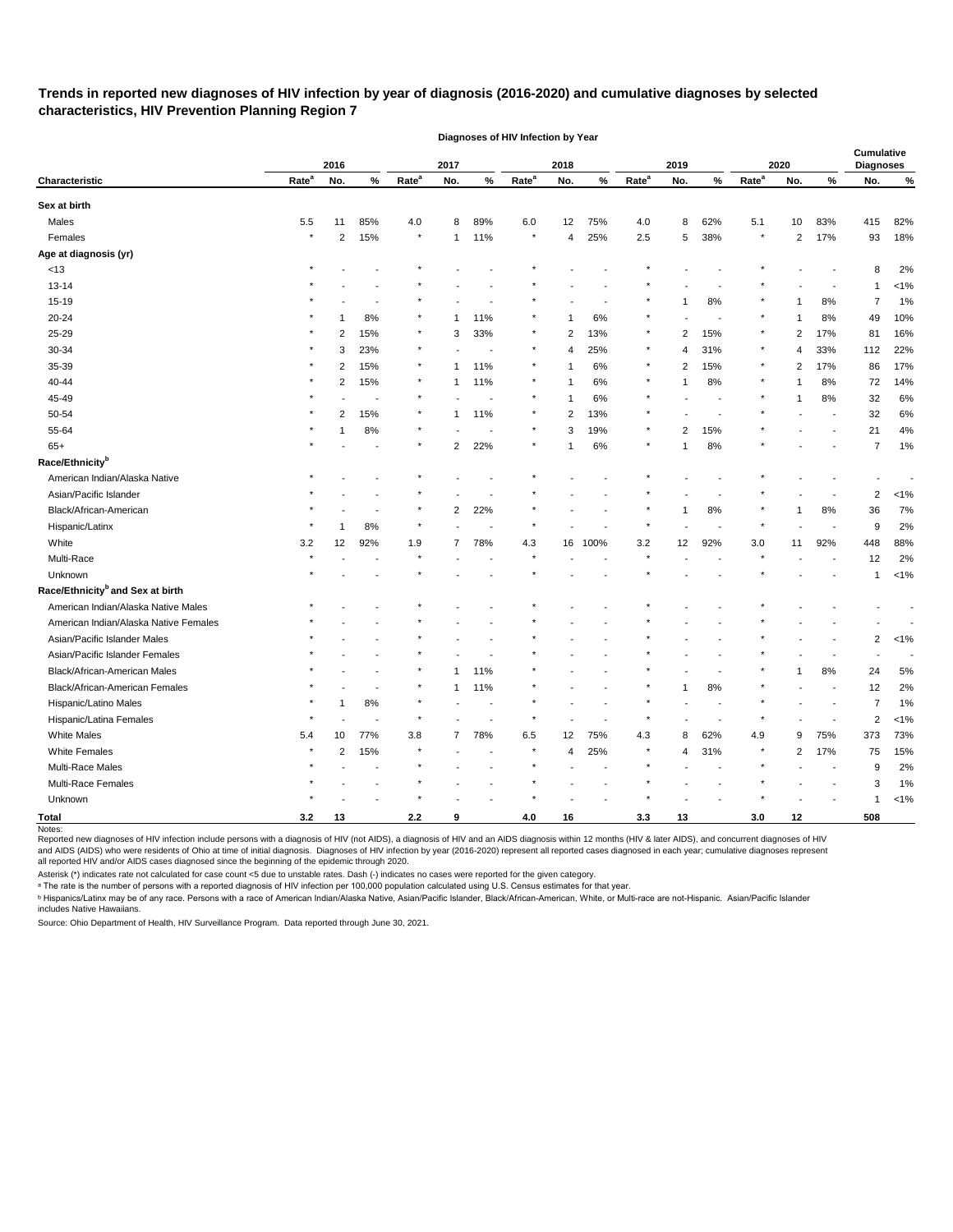**Trends in reported new diagnoses of HIV infection by year of diagnosis (2016-2020) and cumulative diagnoses by transmission category, HIV Prevention Planning Region 7**

**Diagnoses of HIV Infection by Year**

|                                          |                | 2016 | 2017        |                          | 2018                     |                          | 2019                     |      | 2020                     |                          | <b>Cumulative</b><br><b>Diagnoses</b> |      |
|------------------------------------------|----------------|------|-------------|--------------------------|--------------------------|--------------------------|--------------------------|------|--------------------------|--------------------------|---------------------------------------|------|
| <b>Transmission Category<sup>a</sup></b> | No.            | %    | No.         | %                        | No.                      | %                        | No.                      | %    | No.                      | %                        | No.                                   | %    |
| Male adult or adolescent                 |                |      |             |                          |                          |                          |                          |      |                          |                          |                                       |      |
| Male-to-male sexual contact              | 6              | 55%  | 6           | 75%                      | 6                        | 50%                      |                          | 13%  | $\overline{2}$           | 20%                      | 264                                   | 64%  |
| Injection drug use (IDU)                 |                | 9%   |             | 13%                      | 4                        | 33%                      | 3                        | 38%  | 5                        | 50%                      | 28                                    | 7%   |
| Male-to-male sexual contact and IDU      | $\overline{2}$ | 18%  |             | $\overline{\phantom{a}}$ |                          | 8%                       | ٠                        |      |                          | 10%                      | 24                                    | 6%   |
| Heterosexual contact                     | $\sim$         | ٠    | $\sim$      | $\overline{\phantom{a}}$ | $\overline{\phantom{a}}$ | $\overline{\phantom{a}}$ | 3                        | 38%  | $\sim$                   | $\overline{\phantom{a}}$ | 16                                    | 4%   |
| Other/unknown                            | $\overline{2}$ | 18%  |             | 13%                      |                          | 8%                       |                          | 13%  | 2                        | 20%                      | 78                                    | 19%  |
| Subtotal                                 | 11             | 100% | 8           | 100%                     | 12 <sup>2</sup>          | 100%                     | 8                        | 100% | 10                       | 100%                     | 410                                   | 100% |
| Female adult or adolescent               |                |      |             |                          |                          |                          |                          |      |                          |                          |                                       |      |
| Injection drug use                       | $\mathbf{2}$   | 100% |             | 100%                     | 3                        | 75%                      | 2                        | 40%  |                          | 2 100%                   | 20                                    | 22%  |
| Heterosexual contact                     |                |      |             | $\overline{\phantom{a}}$ |                          | 25%                      |                          | 20%  |                          | $\overline{\phantom{a}}$ | 49                                    | 54%  |
| Other/unknown                            |                | ٠    | $\sim$      | $\overline{\phantom{a}}$ | $\overline{\phantom{a}}$ | $\overline{\phantom{a}}$ | 2                        | 40%  | ۰.                       | $\sim$                   | 22                                    | 24%  |
| Subtotal                                 | $\mathbf{2}$   | 100% |             | 100%                     | 4                        | 100%                     | 5                        | 100% |                          | 2 100%                   | 91                                    | 100% |
| Child (<13 yrs at diagnosis)             |                |      |             |                          |                          |                          |                          |      |                          |                          |                                       |      |
| Perinatal                                |                |      |             |                          |                          |                          |                          |      |                          |                          | 2                                     | 29%  |
| Other/unknown                            |                |      | $\sim$      |                          | $\overline{\phantom{a}}$ | $\overline{\phantom{a}}$ | $\overline{\phantom{a}}$ |      | $\sim$                   | $\overline{\phantom{a}}$ | 5                                     | 71%  |
| Subtotal                                 |                |      | $\,$ – $\,$ |                          | $\overline{\phantom{a}}$ |                          |                          |      | $\overline{\phantom{a}}$ | $\overline{\phantom{a}}$ |                                       | 100% |
| Total                                    | 13             |      | 9           |                          | 16                       |                          | 13                       |      | 12                       |                          | 508                                   |      |

**Trends in reported diagnoses of HIV infection by year of diagnosis (2016-2020) and cumulative diagnoses by exposure category, HIV Prevention Planning Region 7**

#### **Diagnoses of HIV Infection by Year**

|                                                          | 2016                     |     | 2017                     |                          | 2018           |     | 2019 |     | 2020 |     | <b>Cumulative</b><br><b>Diagnoses</b> |         |
|----------------------------------------------------------|--------------------------|-----|--------------------------|--------------------------|----------------|-----|------|-----|------|-----|---------------------------------------|---------|
| <b>Exposure Category</b> <sup>p</sup>                    | No.                      | %   | No.                      | %                        | No.            | ℅   | No.  | %   | No.  | %   | No.                                   | %       |
| Male-to-male sexual contact only                         |                          | 46% | 6                        | 67%                      | 5              | 31% |      | 8%  |      | 17% | 253                                   | 50%     |
| Injection drug use (IDU) only                            |                          | 8%  |                          | 11%                      | $\blacksquare$ | -   | 4    | 31% |      | 33% | 28                                    | 6%      |
| Heterosexual contact only                                |                          |     | $\overline{\phantom{a}}$ | $\overline{\phantom{a}}$ |                | 6%  | 4    | 31% |      | . . | 65                                    | 13%     |
| Male-to-male sexual contact & IDU                        |                          | 8%  | $\overline{\phantom{a}}$ | . .                      |                | 6%  |      |     |      | . . | 18                                    | 4%      |
| IDU & Heterosexual contact                               |                          | 15% |                          | 11%                      |                | 44% |      | 8%  | 3    | 25% | 20                                    | 4%      |
| Male-to-male sexual contact & Heterosexual contact       |                          |     |                          | . .                      |                | 6%  |      |     |      | . . | 11                                    | 2%      |
| Male-to-male sexual contact & IDU & Heterosexual contact |                          | 8%  |                          | $\overline{\phantom{a}}$ |                | -   |      |     |      | 8%  | 6                                     | 1%      |
| Perinatal exposure                                       | $\overline{\phantom{0}}$ |     | $\sim$                   | $\overline{\phantom{a}}$ | $\blacksquare$ | -   |      |     |      | -   | າ                                     | $< 1\%$ |
| Other/unknown                                            |                          | 15% |                          | 11%                      |                | 6%  | 3    | 23% |      | 17% | 105                                   | 21%     |
| <b>Total</b>                                             | 13                       |     |                          |                          | 16             |     | 13   |     | 12   |     | 508                                   |         |

Notes:<br>Reported new diagnoses of HIV infection include persons with a diagnosis of HIV (not AIDS), a diagnosis of HIV and an AIDS diagnosis within 12 months (HIV & later AIDS), and concurrent diagnoses of HIV all reported HIV and/or AIDS cases diagnosed since the beginning of the epidemic through 2020.<br>Dash (-) indicates no cases were reported for the given category. and AIDS (AIDS) who were residents of Ohio at time of initial diagnosis. Diagnoses of HIV infection by year (2016-2020) represent all reported cases diagnosed in each year; cumulative diagnoses represent

a Transmission categories are mutually exclusive, hierarchical risk categories determined by the CDC and system-calculated using sex at birth and risk factor history to determine mode of transmission. A person with multipl is only represented in the highest category based on the CDC hierarchical algorithm. Thus, transgender women are included in the male-to-male sexual contact transmission category if assigned male at birth and risk factor history indicates sex with males. Please note this is for the categorization of HIV transmission categories only and not to describe sexual orientation.

 $^{\rm b}$  Exposure categories are mutually exclusive risk categories. All possible combinations of risks are represented among exposure categories. A person with multiple risks is represented in the exposure

category identifying all the reported ways in which that person may have been exposed to HIV.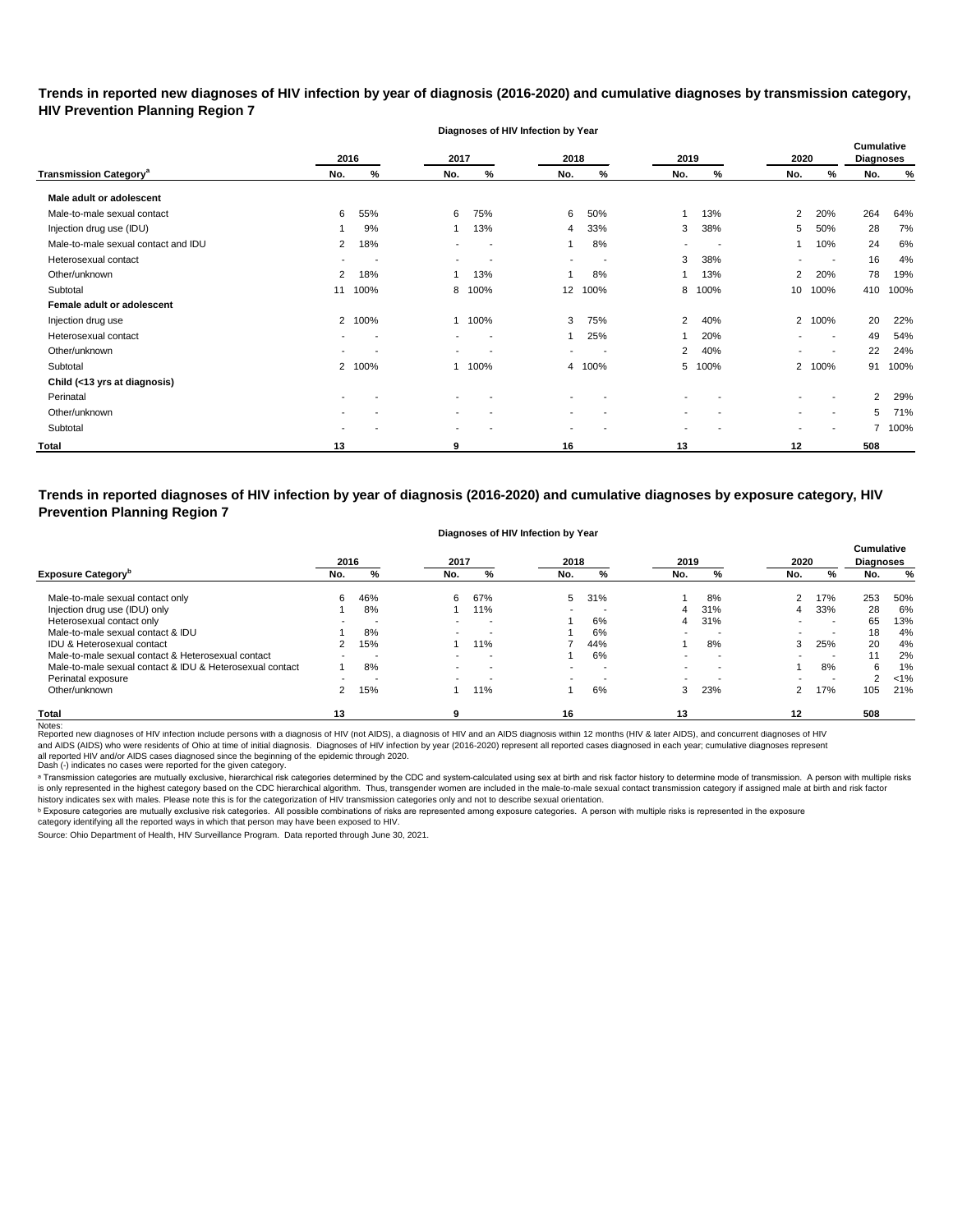# **Reported diagnoses of AIDS in 2020 by time to AIDS diagnosis and selected characteristics, HIV Prevention Planning Region 7**

|                                              | <b>AIDS Diagnoses</b> |      |                         |      |                                  |      |  |  |  |  |
|----------------------------------------------|-----------------------|------|-------------------------|------|----------------------------------|------|--|--|--|--|
|                                              |                       |      | ≥12 Months after HIV    |      | <12 Months after                 |      |  |  |  |  |
|                                              | 2020 AIDS diagnosis   |      | <b>Diagnosis</b>        |      | <b>HIV Diagnosis<sup>a</sup></b> |      |  |  |  |  |
| Characteristic                               | No.                   | $\%$ | No.                     | $\%$ | No.                              | $\%$ |  |  |  |  |
| Sex at birth                                 |                       |      |                         |      |                                  |      |  |  |  |  |
| Males                                        | 2                     | 67%  | 1                       | 50%  | 1                                | 100% |  |  |  |  |
| Females                                      | $\mathbf{1}$          | 33%  | $\mathbf{1}$            | 50%  |                                  |      |  |  |  |  |
| Age at AIDS diagnosis (yr)                   |                       |      |                         |      |                                  |      |  |  |  |  |
| $<13$                                        |                       |      |                         |      |                                  |      |  |  |  |  |
| $13 - 14$                                    |                       |      |                         |      |                                  |      |  |  |  |  |
| 15-19                                        |                       |      |                         |      |                                  |      |  |  |  |  |
| 20-24                                        |                       |      |                         |      |                                  |      |  |  |  |  |
| 25-29                                        |                       |      |                         |      |                                  |      |  |  |  |  |
| 30-34                                        |                       |      |                         |      |                                  |      |  |  |  |  |
| 35-39                                        | 1                     | 33%  |                         |      | 1                                | 100% |  |  |  |  |
| 40-44                                        | 1                     | 33%  | 1                       | 50%  |                                  |      |  |  |  |  |
| 45-49                                        | 1                     | 33%  | 1                       | 50%  |                                  |      |  |  |  |  |
| 50-54                                        |                       |      |                         |      |                                  |      |  |  |  |  |
| 55-64                                        |                       |      |                         |      |                                  |      |  |  |  |  |
| $65+$                                        |                       |      |                         |      |                                  |      |  |  |  |  |
| Race/Ethnicity <sup>b</sup>                  |                       |      |                         |      |                                  |      |  |  |  |  |
| American Indian/Alaska Native                |                       |      |                         |      |                                  |      |  |  |  |  |
| Asian/Pacific Islander                       |                       |      |                         |      |                                  |      |  |  |  |  |
| Black/African-American                       |                       |      |                         |      |                                  |      |  |  |  |  |
| Hispanic/Latinx                              |                       |      |                         |      |                                  |      |  |  |  |  |
| White                                        | 3                     | 100% | $\overline{\mathbf{c}}$ | 100% | 1                                | 100% |  |  |  |  |
| Multi-Race                                   |                       |      |                         |      |                                  |      |  |  |  |  |
| Race/Ethnicity <sup>b</sup> and Sex at birth |                       |      |                         |      |                                  |      |  |  |  |  |
| American Indian/Alaska Native Males          |                       |      |                         |      |                                  |      |  |  |  |  |
| American Indian/Alaska Native Females        |                       |      |                         |      |                                  |      |  |  |  |  |
| Asian/Pacific Islander Males                 |                       |      |                         |      |                                  |      |  |  |  |  |
| Asian/Pacific Islander Females               |                       |      |                         |      |                                  |      |  |  |  |  |
| Black/African-American Males                 |                       |      |                         |      |                                  |      |  |  |  |  |
| Black/African-American Females               |                       |      |                         |      |                                  |      |  |  |  |  |
| Hispanic/Latino Males                        |                       |      |                         |      |                                  |      |  |  |  |  |
| Hispanic/Latina Females                      |                       |      |                         |      |                                  |      |  |  |  |  |
| <b>White Males</b>                           | 2                     | 67%  | 1                       | 50%  | 1                                | 100% |  |  |  |  |
| <b>White Females</b>                         | 1                     | 33%  | 1                       | 50%  |                                  |      |  |  |  |  |
| Multi-Race Males                             |                       |      |                         |      |                                  |      |  |  |  |  |
| Multi-Race Females                           |                       |      |                         |      |                                  |      |  |  |  |  |
| <b>Total</b>                                 | 3                     |      | 2                       |      | 1                                |      |  |  |  |  |

Notes:

Data reflects all persons with an AIDS diagnosis in 2020 regardless of year of HIV infection diagnosis, and who were living in Ohio at the time of initial diagnosis.

ᵃ Includes persons whose diagnoses of HIV infection and AIDS were made at the same time.

<u>b Hispanics/Latinx may be of any race. Persons with a race of American Indian/Alaska Native, Asian/Pacific Islander, Black/African-American, White, or Multi-race are not-</u> Hispanic. Asian/Pacific Islander includes Native Hawaiians.

Dash (-) indicates no cases were reported for the given category.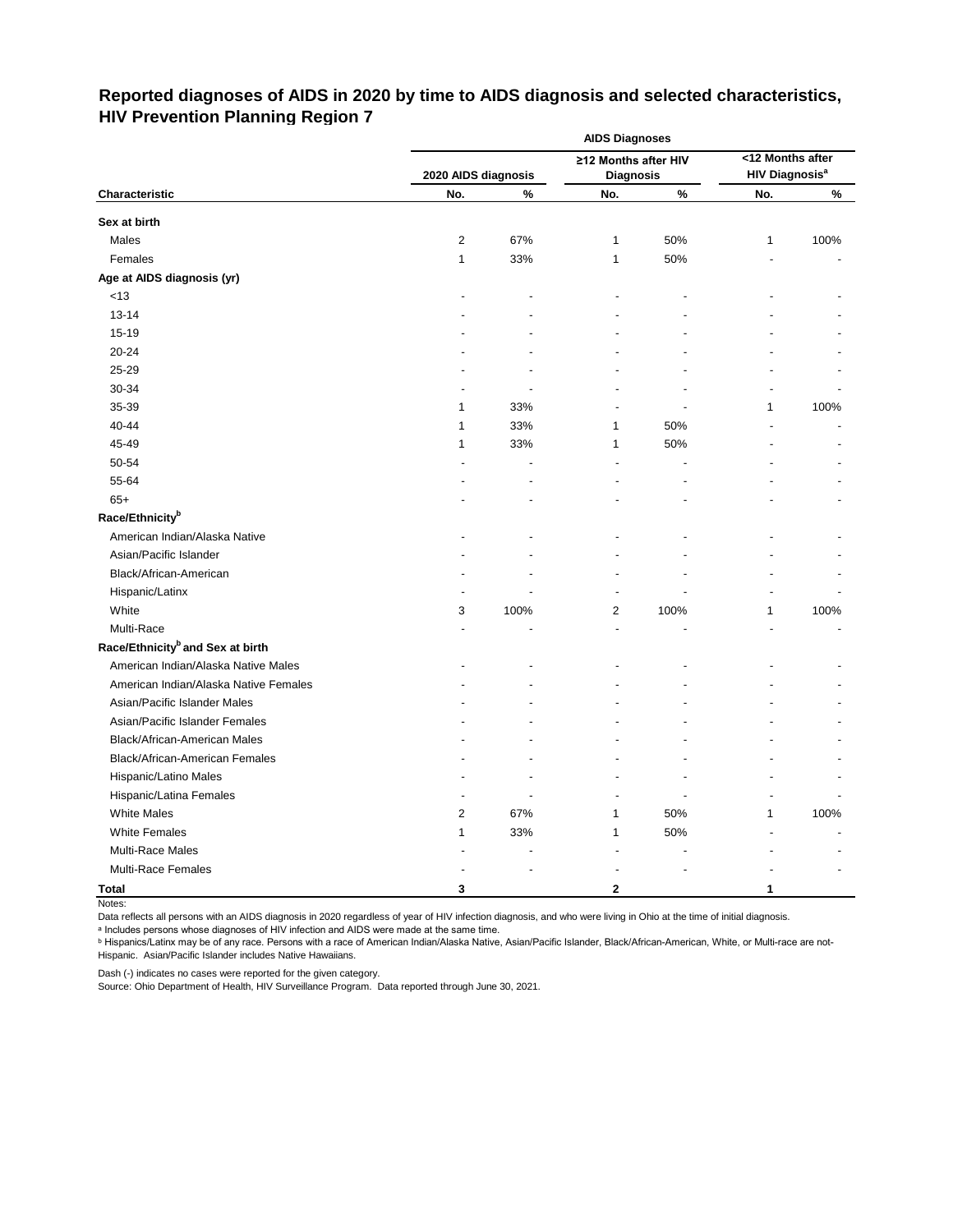# **Reported diagnoses of AIDS in 2020 by time to AIDS diagnosis and transmission category, HIV Prevention Planning Region 7**

|                                           |                     |      | <b>AIDS Diagnoses</b>                    |               |                                                      |      |
|-------------------------------------------|---------------------|------|------------------------------------------|---------------|------------------------------------------------------|------|
|                                           | 2020 AIDS diagnosis |      | ≥12 Months after HIV<br><b>Diagnosis</b> |               | <12 Months after<br><b>HIV Diagnosis<sup>a</sup></b> |      |
| <b>Transmission Category</b> <sup>b</sup> | No.                 | %    | No.                                      | $\frac{9}{6}$ | No.                                                  | %    |
| Male adult or adolescent                  |                     |      |                                          |               |                                                      |      |
| Male-to-male sexual contact               |                     |      |                                          |               |                                                      |      |
| Injection drug use (IDU)                  |                     |      | $\blacksquare$                           |               |                                                      |      |
| Male-to-male sexual contact and IDU       |                     | 50%  | 1                                        | 100%          |                                                      |      |
| Heterosexual contact                      |                     |      |                                          |               |                                                      |      |
| Other/unknown                             |                     | 50%  |                                          |               | 1                                                    | 100% |
| Subtotal                                  | $\overline{2}$      | 100% | 1                                        | 100%          | 1                                                    | 100% |
| Female adult or adolescent                |                     |      |                                          |               |                                                      |      |
| Injection drug use                        |                     |      |                                          |               |                                                      |      |
| Heterosexual contact                      |                     | 100% | 1                                        | 100%          |                                                      |      |
| Other/unknown                             |                     |      |                                          |               |                                                      |      |
| Subtotal                                  |                     | 100% | 1                                        | 100%          |                                                      |      |
| Child (<13 yrs at diagnosis)              |                     |      |                                          |               |                                                      |      |
| Perinatal                                 |                     |      |                                          |               |                                                      |      |
| Other/unknown                             |                     |      |                                          |               |                                                      |      |
| Subtotal                                  |                     |      |                                          |               |                                                      |      |
| <b>Total</b>                              | 3                   |      | 2                                        |               |                                                      |      |

# **Reported diagnoses of AIDS in 2020 by time to AIDS diagnosis and exposure category, HIV Prevention Planning Region 7**

|                                                          |                     |     | <b>AIDS Diagnoses</b> |     |                                  |      |
|----------------------------------------------------------|---------------------|-----|-----------------------|-----|----------------------------------|------|
|                                                          |                     |     | ≥12Months after HIV   |     | <12 Months after                 |      |
|                                                          | 2020 AIDS diagnosis |     | <b>Diagnosis</b>      |     | <b>HIV Diagnosis<sup>a</sup></b> |      |
| <b>Exposure Category</b>                                 | No.                 | %   | No.                   | %   | No.                              | %    |
| Male-to-male sexual contact only                         |                     |     |                       |     |                                  |      |
| Injection drug use (IDU) only                            |                     |     |                       |     |                                  |      |
| Heterosexual contact only                                |                     | 33% |                       | 50% |                                  |      |
| Male-to-male sexual contact & IDU                        |                     | 33% |                       | 50% |                                  |      |
| <b>IDU &amp; Heterosexual contact</b>                    |                     |     |                       |     |                                  |      |
| Male-to-male sexual contact & Heterosexual contact       |                     |     |                       |     |                                  |      |
| Male-to-male sexual contact & IDU & Heterosexual contact |                     |     |                       |     |                                  |      |
| Perinatal exposure                                       |                     |     |                       |     |                                  |      |
| Other/unknown                                            |                     | 33% |                       |     |                                  | 100% |
| <b>Total</b>                                             |                     |     |                       |     |                                  |      |

Notes:

Data reflects all persons with an AIDS diagnosis in 2020 regardless of year of HIV infection diagnosis, and who were living in Ohio at the time of initial diagnosis.

Dash (-) indicates no cases were reported for the given category.

a Includes persons whose diagnoses of HIV infection and AIDS were made at the same time.

**b** Transmission categories are mutually exclusive, hierarchical risk categories determined by the CDC and system-calculated using sex at birth and risk factor history to determine mode of transmission. A person with multiple risks is only represented in the highest category based on the CDC hierarchical algorithm. Thus, transgender women are included in the male-to-male sexual contact transmission category if assigned male at birth and risk factor history indicates sex with males. Please note this is for the categorization of HIV transmission categories only and not to describe sexual orientation.

ᶜ Exposure categories are mutually exclusive risk categories. All possible combinations of risks are represented among exposure categories. A person with multiple risks is represented in the exposure category identifying all the reported ways in which that person may have been exposed to HIV.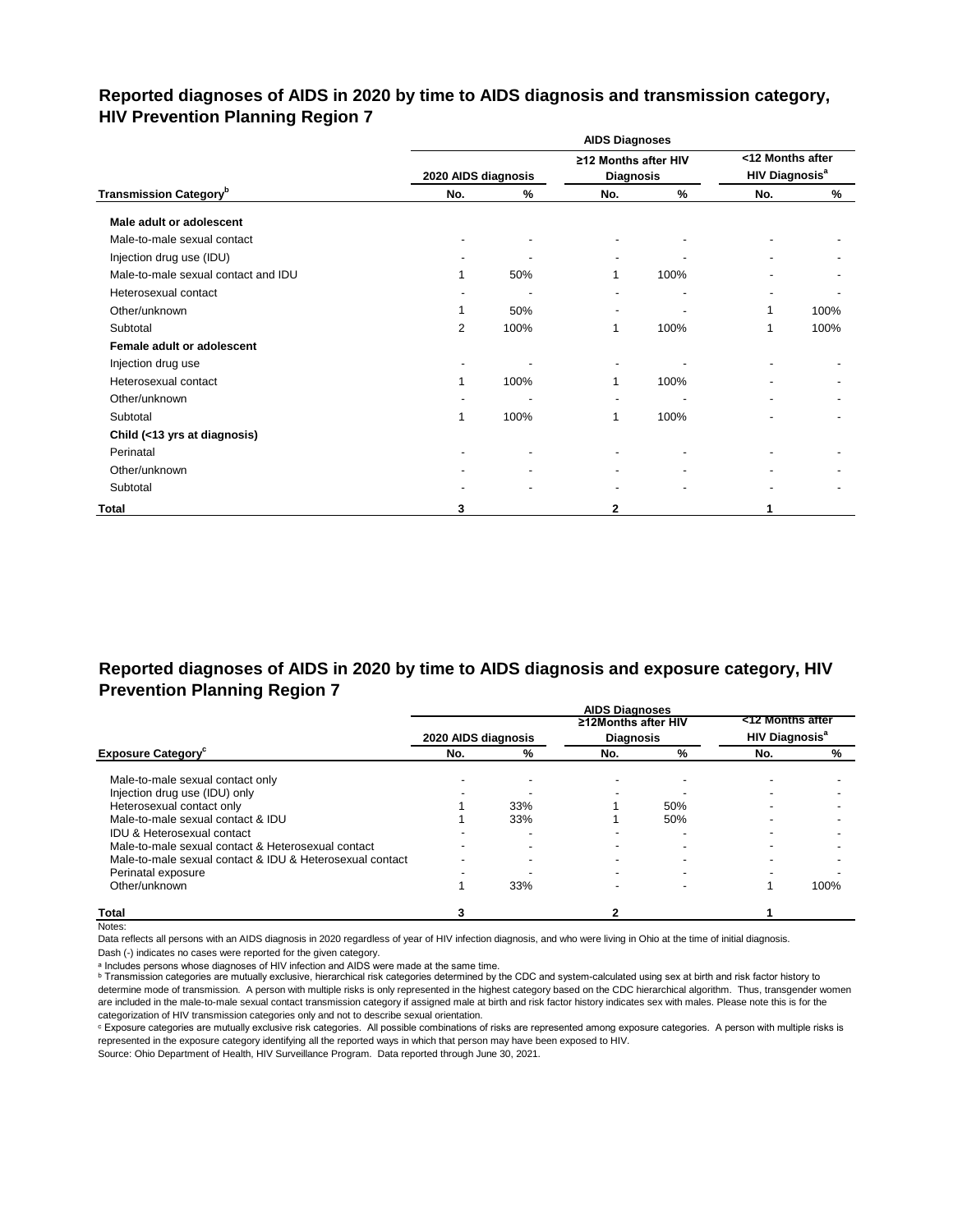# **Trends in reported diagnoses of AIDS by year of diagnosis (2016-2020) and cumulative AIDS diagnoses by selected characteristics, HIV Prevention Planning Region 7**

|                                              |      |      |                          |      |      | Year of AIDS Diagnosis |                |      |      |      |                                  |         |
|----------------------------------------------|------|------|--------------------------|------|------|------------------------|----------------|------|------|------|----------------------------------|---------|
|                                              | 2016 |      | 2017                     |      | 2018 |                        | 2019           |      | 2020 |      | <b>Cumulative</b><br><b>AIDS</b> |         |
| Characteristic                               | No.  | $\%$ | No.                      | $\%$ | No.  | $\%$                   | No.            | %    | No.  | %    | No.                              | $\%$    |
| Sex at birth                                 |      |      |                          |      |      |                        |                |      |      |      |                                  |         |
| Males                                        | 6    | 86%  | 5                        | 100% | 5    | 56%                    | 1              | 33%  | 2    | 67%  | 282                              | 85%     |
| Females                                      | 1    | 14%  |                          |      | 4    | 44%                    | 2              | 67%  | 1    | 33%  | 48                               | 15%     |
| Age at AIDS diagnosis (yr)                   |      |      |                          |      |      |                        |                |      |      |      |                                  |         |
| < 13                                         |      |      |                          |      |      |                        |                |      |      |      | 2                                | 1%      |
| $13 - 14$                                    |      |      |                          |      |      |                        |                |      |      |      | 1                                | $< 1\%$ |
| 15-19                                        |      |      |                          |      |      |                        |                |      |      |      | 3                                | 1%      |
| 20-24                                        | 1    | 14%  |                          |      |      |                        |                |      |      |      | 10                               | 3%      |
| 25-29                                        |      |      |                          |      |      |                        |                |      |      |      | 35                               | 11%     |
| 30-34                                        | 1    | 14%  |                          |      |      |                        | 1              | 33%  |      |      | 67                               | 20%     |
| 35-39                                        | 2    | 29%  | $\blacksquare$           | ٠    | 1    | 11%                    | 1              | 33%  | 1    | 33%  | 57                               | 17%     |
| 40-44                                        | 1    | 14%  | $\overline{c}$           | 40%  | 1    | 11%                    |                |      | 1    | 33%  | 70                               | 21%     |
| 45-49                                        |      |      | $\overline{a}$           |      |      |                        |                | ÷,   | 1    | 33%  | 37                               | 11%     |
| 50-54                                        | 2    | 29%  | 1                        | 20%  | 4    | 44%                    |                |      |      |      | 23                               | 7%      |
| 55-64                                        |      |      |                          |      | 2    | 22%                    |                |      |      |      | 19                               | 6%      |
| $65+$                                        |      |      | 2                        | 40%  | 1    | 11%                    | 1              | 33%  |      |      | 6                                | 2%      |
| Race/Ethnicity <sup>a</sup>                  |      |      |                          |      |      |                        |                |      |      |      |                                  |         |
| American Indian/Alaska Native                |      |      |                          |      |      |                        |                |      |      |      |                                  |         |
| Asian/Pacific Islander                       |      |      |                          |      |      |                        |                |      |      |      | $\overline{\mathbf{c}}$          | 1%      |
| Black/African-American                       |      |      | $\overline{c}$           | 40%  |      |                        |                |      |      |      | 22                               | 7%      |
| Hispanic/Latinx                              |      |      | $\overline{\phantom{a}}$ |      |      |                        |                |      |      |      | 4                                | 1%      |
| White                                        | 7    | 100% | 3                        | 60%  | 9    | 100%                   | 3              | 100% | 3    | 100% | 294                              | 89%     |
| Multi-Race                                   |      |      |                          |      |      |                        |                |      |      |      | 8                                | 2%      |
| Race/Ethnicity <sup>a</sup> and Sex at birth |      |      |                          |      |      |                        |                |      |      |      |                                  |         |
| American Indian/Alaska Native Males          |      |      |                          |      |      |                        |                |      |      |      |                                  |         |
| American Indian/Alaska Native Females        |      |      |                          |      |      |                        |                |      |      |      |                                  |         |
| Asian/Pacific Islander Males                 |      |      |                          |      |      |                        |                |      |      |      | 2                                | 1%      |
| Asian/Pacific Islander Females               |      |      |                          |      |      |                        |                |      |      |      | $\blacksquare$                   |         |
| Black/African-American Males                 |      |      | 2                        | 40%  |      |                        |                |      |      |      | 16                               | 5%      |
| Black/African-American Females               |      |      |                          |      |      |                        |                |      |      |      | 6                                | 2%      |
| Hispanic/Latino Males                        |      |      |                          |      |      |                        |                |      |      |      | 3                                | 1%      |
| Hispanic/Latina Females                      |      |      |                          |      |      |                        |                |      |      |      | 1                                | $< 1\%$ |
| <b>White Males</b>                           | 6    | 86%  | 3                        | 60%  | 5    | 56%                    | 1              | 33%  | 2    | 67%  | 255                              | 77%     |
| <b>White Females</b>                         | 1    | 14%  |                          |      | 4    | 44%                    | $\overline{c}$ | 67%  | 1    | 33%  | 39                               | 12%     |
| Multi-Race Males                             |      |      |                          |      |      |                        |                |      |      |      | 6                                | 2%      |
| Multi-Race Females                           |      |      |                          |      |      |                        |                |      |      |      | 2                                | 1%      |
| <b>Total</b>                                 | 7    |      | 5                        |      | 9    |                        | 3              |      | 3    |      | 330                              |         |

Notes:

AIDS diagnoses by year (2016-2020) represent all reported AIDS cases diagnosed in each year regardless of year of HIV infection diagnosis, and who were living in Ohio at the time of initial diagnosis; cumulative AIDS cases represent all reported AIDS cases diagnosed since the beginning of the epidemic through 2020.

Dash (-) indicates no cases were reported for the given category.

a Hispanics/Latinx may be of any race. Persons with a race of American Indian/Alaska Native, Asian/Pacific Islander, Black/African-American, White, or Multi-race are not-Hispanic. Asian/Pacific Islander includes Native Hawaiians.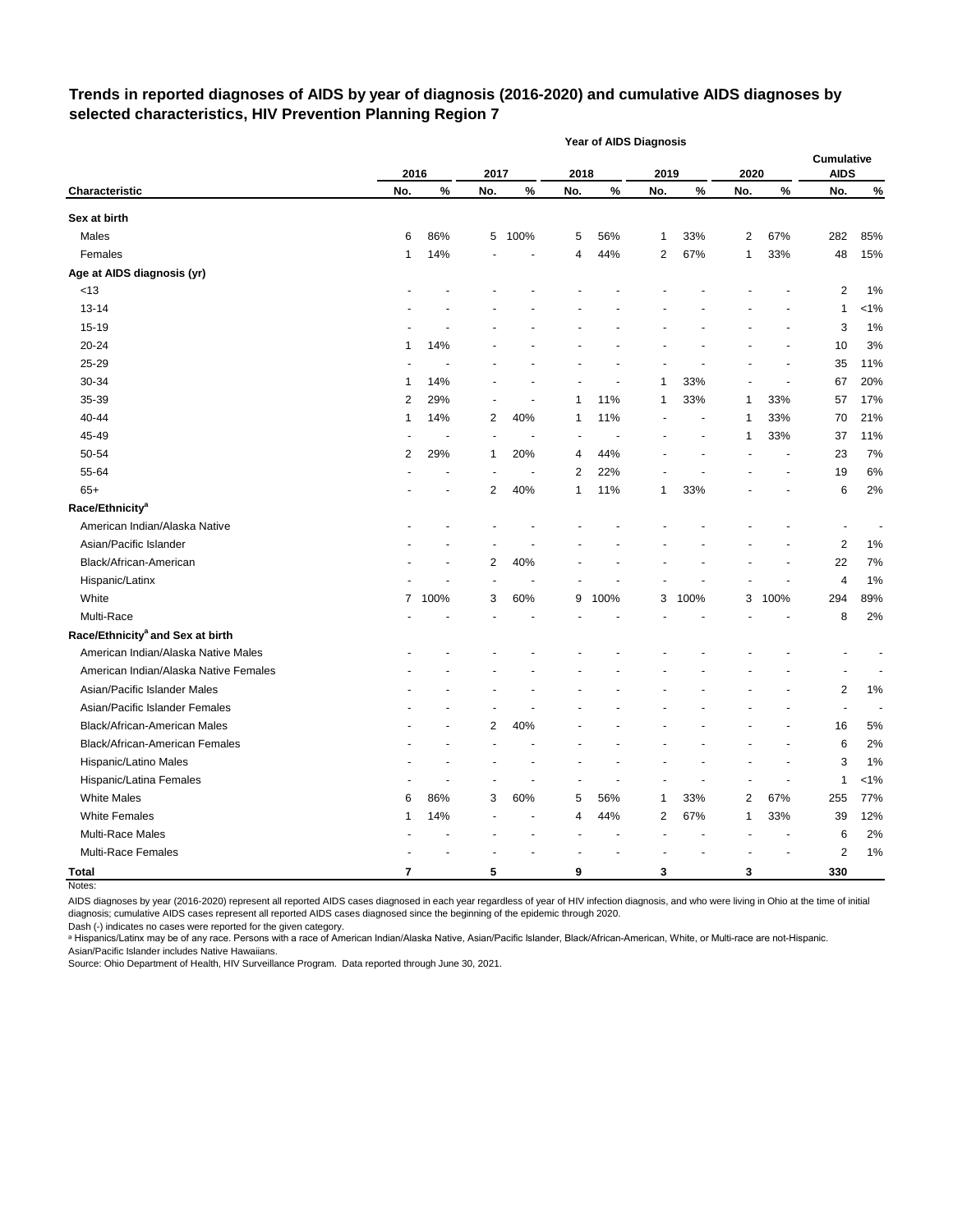## **Trends in reported diagnoses of AIDS by year of diagnosis (2016-2020) and cumulative AIDS diagnoses by transmission category, HIV Prevention Planning Region 7**

|                                          |                |      |                |                          |                | <b>Year of AIDS Diagnosis</b> |                          |                          |                          |      |                                  |      |
|------------------------------------------|----------------|------|----------------|--------------------------|----------------|-------------------------------|--------------------------|--------------------------|--------------------------|------|----------------------------------|------|
|                                          |                | 2016 | 2017           |                          | 2018           |                               | 2019                     |                          | 2020                     |      | <b>Cumulative</b><br><b>AIDS</b> |      |
| <b>Transmission Category<sup>a</sup></b> | No.            | %    | No.            | %                        | No.            | %                             | No.                      | %                        | No.                      | %    | No.                              | %    |
| Male adult or adolescent                 |                |      |                |                          |                |                               |                          |                          |                          |      |                                  |      |
| Male-to-male sexual contact              | 3              | 50%  | $\overline{2}$ | 40%                      | 3              | 60%                           | 1                        | 100%                     | $\overline{\phantom{a}}$ |      | 190                              | 68%  |
| Injection drug use (IDU)                 | 1              | 17%  |                | $\overline{\phantom{a}}$ |                |                               |                          |                          | $\overline{\phantom{a}}$ |      | 14                               | 5%   |
| Male-to-male sexual contact and IDU      |                |      |                | ٠                        |                | 20%                           |                          | $\overline{\phantom{a}}$ | 1                        | 50%  | 13                               | 5%   |
| Heterosexual contact                     |                |      | 1              | 20%                      | 1              | 20%                           |                          |                          |                          |      | 10                               | 4%   |
| Other/unknown                            | $\overline{2}$ | 33%  | $\overline{2}$ | 40%                      |                |                               | $\overline{\phantom{a}}$ | $\overline{\phantom{a}}$ | 1                        | 50%  | 51                               | 18%  |
| Subtotal                                 | 6              | 100% | 5              | 100%                     | 5              | 100%                          | 1                        | 100%                     | 2                        | 100% | 278                              | 100% |
| Female adult or adolescent               |                |      |                |                          |                |                               |                          |                          |                          |      |                                  |      |
| Injection drug use                       | $\mathbf{1}$   | 100% |                |                          | $\overline{2}$ | 50%                           | $\overline{2}$           | 100%                     |                          |      | 13                               | 28%  |
| Heterosexual contact                     |                |      |                | $\blacksquare$           | 1              | 25%                           | $\overline{\phantom{a}}$ | $\overline{\phantom{a}}$ | 1                        | 100% | 27                               | 57%  |
| Other/unknown                            |                |      |                | $\overline{\phantom{a}}$ |                | 25%                           |                          |                          |                          |      | 7                                | 15%  |
| Subtotal                                 | $\mathbf{1}$   | 100% |                | ٠                        | 4              | 100%                          | $\overline{2}$           | 100%                     | 1.                       | 100% | 47                               | 100% |
| Child (<13 yrs at diagnosis)             |                |      |                |                          |                |                               |                          |                          |                          |      |                                  |      |
| Perinatal                                |                |      |                |                          |                |                               |                          |                          |                          |      | 1                                | 20%  |
| Other/unknown                            |                |      |                |                          |                |                               |                          |                          |                          |      | 4                                | 80%  |
| Subtotal                                 |                |      |                |                          |                |                               |                          |                          |                          |      | 5                                | 100% |
| <b>Total</b>                             | 7              |      | 5              |                          | 9              |                               | 3                        |                          | 3                        |      | 330                              |      |

**Year of AIDS Diagnosis Trends in reported diagnoses of AIDS by year of diagnosis (2016-2020) and cumulative AIDS diagnoses by exposure category, HIV Prevention Planning Region 7**

|                                                          |               |     |      |                          |      | i dal ol AIDƏ Diayilosis |                          |                          |                          |                          | <b>Cumulative</b> |               |
|----------------------------------------------------------|---------------|-----|------|--------------------------|------|--------------------------|--------------------------|--------------------------|--------------------------|--------------------------|-------------------|---------------|
|                                                          | 2016          |     | 2017 |                          | 2018 |                          | 2019                     |                          | 2020                     |                          | <b>AIDS</b>       |               |
| <b>Exposure Category</b> <sup>b</sup>                    | No.           | %   | No.  | %                        | No.  | %                        | No.                      | %                        | No.                      | %                        | No.               | $\frac{9}{6}$ |
| Male-to-male sexual contact only                         | 3             | 43% | 2    | 40%                      | 3    | 33%                      |                          | 33%                      | $\overline{\phantom{a}}$ | ۰                        | 182               | 55%           |
| Injection drug use (IDU) only                            |               |     |      | $\overline{\phantom{a}}$ |      | 11%                      |                          | 33%                      | $\blacksquare$           |                          | 18                | 5%            |
| Heterosexual contact only                                |               |     |      | 20%                      | 2    | 22%                      | $\overline{\phantom{0}}$ |                          |                          | 33%                      | 37                | 11%           |
| Male-to-male sexual contact & IDU                        |               |     |      | $\,$                     |      | 11%                      | $\overline{\phantom{a}}$ | $\overline{\phantom{0}}$ |                          | 33%                      | 11                | 3%            |
| IDU & Heterosexual contact                               | 2             | 29% |      | $\,$                     |      | 1%                       |                          | 33%                      | $\overline{\phantom{0}}$ | ۰                        | 9                 | 3%            |
| Male-to-male sexual contact & Heterosexual contact       |               |     |      | $\,$                     |      | $\overline{\phantom{a}}$ |                          |                          | $\overline{\phantom{a}}$ | $\,$                     | 8                 | 2%            |
| Male-to-male sexual contact & IDU & Heterosexual contact |               |     |      | ۰.                       |      | $\sim$                   | $\overline{\phantom{0}}$ |                          | $\blacksquare$           | $\overline{\phantom{a}}$ | 2                 | $1\%$         |
| Perinatal exposure                                       |               |     |      |                          |      |                          | $\overline{\phantom{0}}$ | $\overline{\phantom{0}}$ | $\blacksquare$           |                          |                   | $< 1\%$       |
| Other/unknown                                            | $\mathcal{P}$ | 29% | 2    | 40%                      |      | 1%                       | $\overline{\phantom{a}}$ | $\overline{\phantom{0}}$ |                          | 33%                      | 62                | 19%           |
| <b>Total</b>                                             |               |     | 5    |                          | 9    |                          | 3                        |                          | 3                        |                          | 330               |               |

Notes:

AIDS diagnoses by year (2016-2020) represent all reported AIDS cases diagnosed in each year regardless of year of HIV infection diagnosis, and who were living in Ohio at the time of initial diagnosis; cumulative AIDS cases represent all reported AIDS cases diagnosed since the beginning of the epidemic through 2020.

Dash (-) indicates no cases were reported for the given category.<br>◎ Transmission categories are mutually exclusive, nierarcnical risk categories determined by the CDC and system-calculated using sex at birth and risk ract transmission. A person with multiple risks is only represented in the highest category based on the CDC hierarchical algorithm. Thus, transgender women are included in the male-to-male sexual contact transmission category if assigned male at birth and risk factor history indicates sex with males. Please note this is for the categorization of HIV transmission categories only and not to describe sexual orientation.

**b** Exposure categories are mutually exclusive risk categories. All possible combinations of risks are represented among exposure categories. A person with multiple risks is represented in the exposure category identifying all the reported ways in which that person may have been exposed to HIV.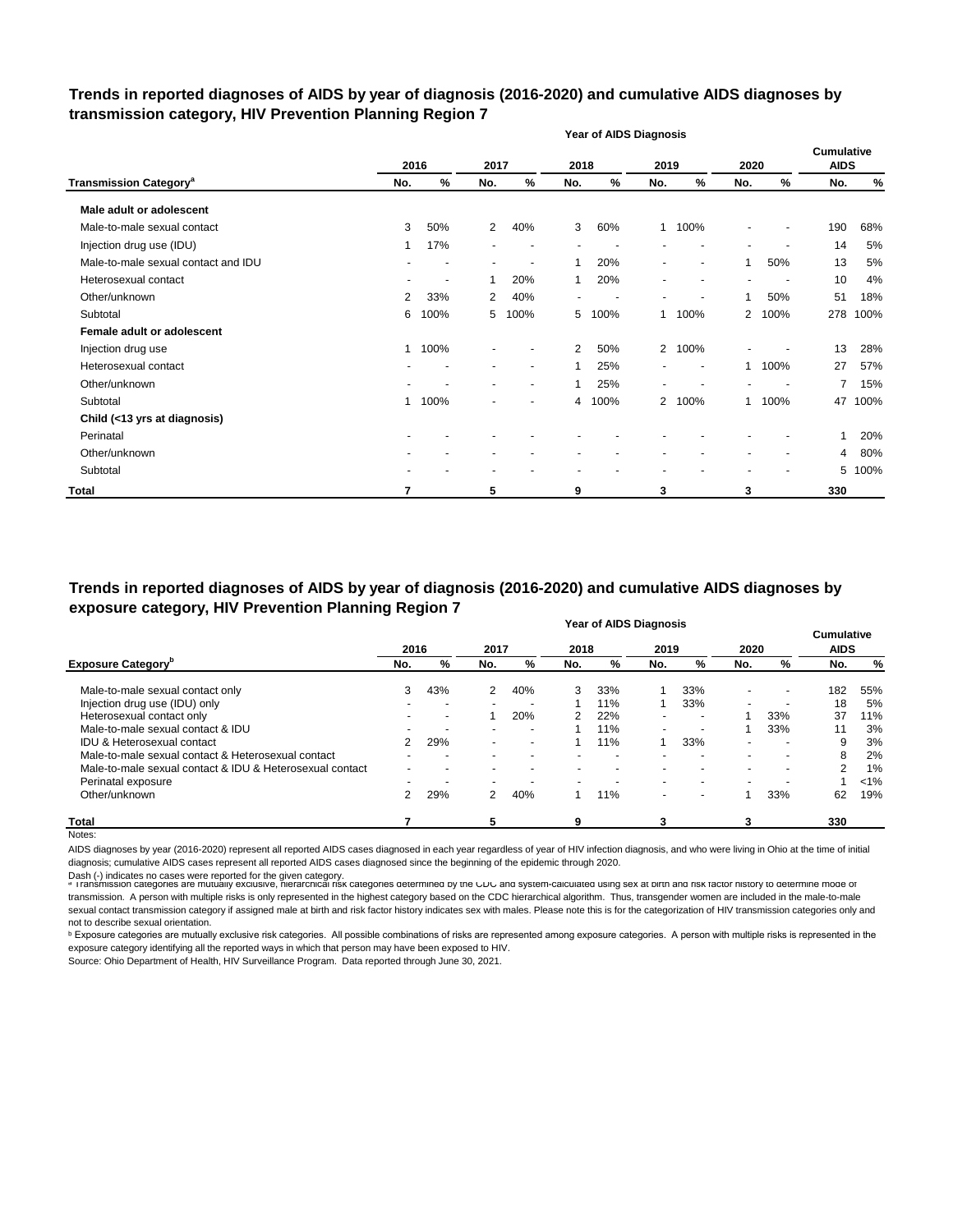# Persons Living with Diagnosed HIV Infection Reported in HIV Prevention Planning Region 7

Counties: Adams, Fayette, Gallia, Hocking, Jackson, Lawrence, Pike, Ross, Scioto, Vinton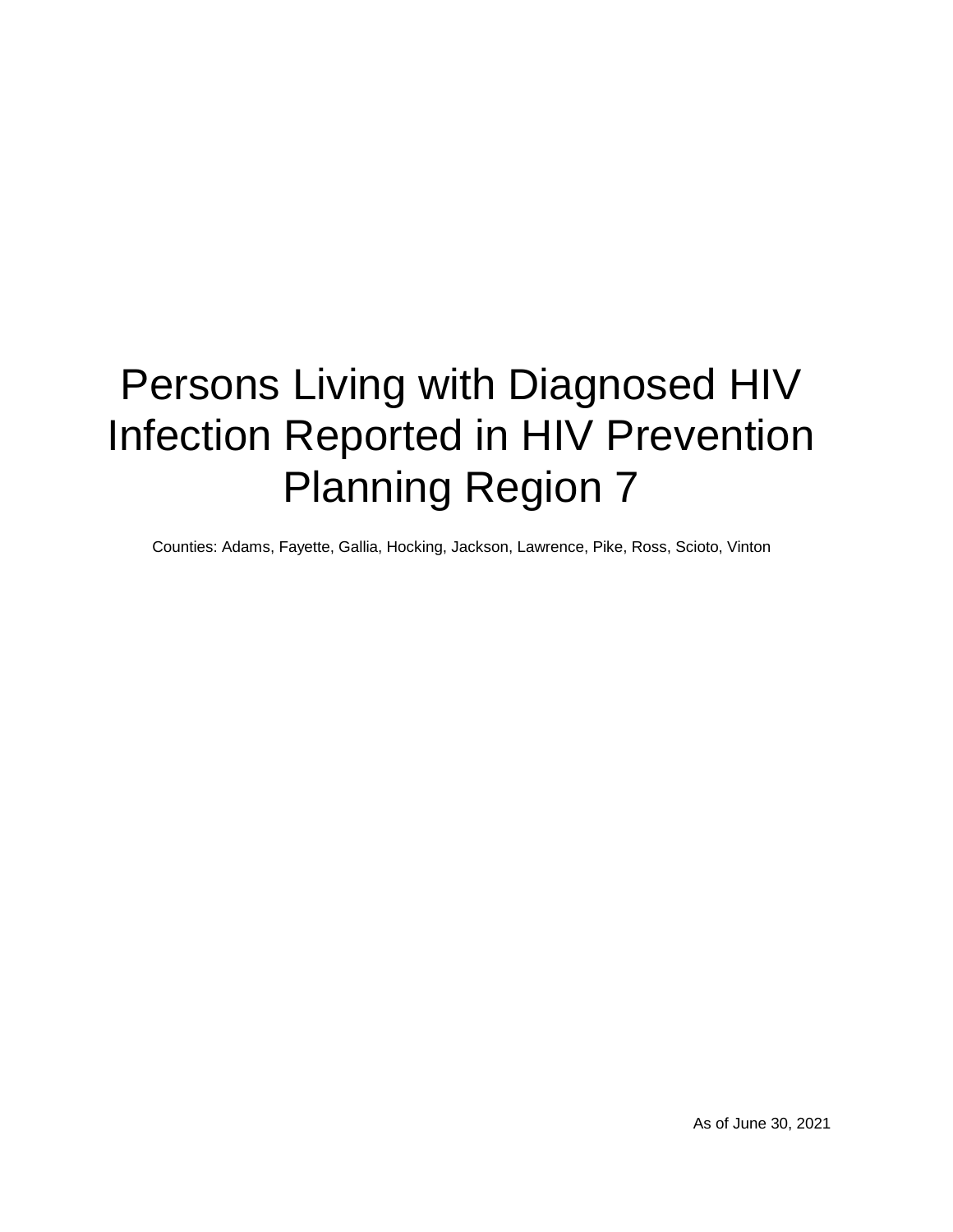|                                              |                   | Living with diagnosed HIV infection |         |                       |        | <b>Current Disease Status</b> |       |
|----------------------------------------------|-------------------|-------------------------------------|---------|-----------------------|--------|-------------------------------|-------|
|                                              |                   | in 2020                             |         | <b>HIV (not AIDS)</b> |        | <b>AIDS</b>                   |       |
| Characteristic                               | Rate <sup>a</sup> | No.                                 | $\%$    | No.                   | $\%$   | No.                           | $\%$  |
| Sex at birth                                 |                   |                                     |         |                       |        |                               |       |
| Males                                        | 150.6             | 298                                 | 80%     | 143                   | 77%    | 155                           | 83%   |
| Females                                      | 37.1              | 74                                  | 20%     | 43                    | 23%    | 31                            | 17%   |
| Age at end of year                           |                   |                                     |         |                       |        |                               |       |
| <13                                          | $\star$           |                                     |         |                       |        |                               |       |
| $13 - 14$                                    | $\star$           |                                     |         |                       |        |                               |       |
| $15 - 19$                                    | $\star$           | $\overline{a}$                      |         | $\overline{a}$        | ÷      |                               |       |
| 20-24                                        | 22.4              | 5                                   | 1%      | 5                     | 3%     |                               |       |
| 25-29                                        | 69.4              | 17                                  | $5\%$   | 12                    | 6%     | 5                             | 3%    |
| 30-34                                        | 134.7             | 32                                  | 9%      | 24                    | 13%    | 8                             | 4%    |
| 35-39                                        | 179.8             | 42                                  | 11%     | 25                    | 13%    | 17                            | 9%    |
| 40-44                                        | 165.3             | 40                                  | 11%     | 27                    | 15%    | 13                            | 7%    |
| 45-49                                        | 190.7             | 49                                  | 13%     | 22                    | 12%    | 27                            | 15%   |
| 50-54                                        | 229.8             | 60                                  | 16%     | 21                    | 11%    | 39                            | 21%   |
| 55-64                                        | 178.5             | 100                                 | 27%     | 38                    | 20%    | 62                            | 33%   |
| $65+$                                        | 36.2              | 27                                  | 7%      | 12                    | 6%     | 15                            | 8%    |
| Race/Ethnicity <sup>b</sup>                  |                   |                                     |         |                       |        |                               |       |
| American Indian/Alaska Native                |                   |                                     |         |                       |        |                               |       |
| Asian/Pacific Islander                       | $\star$           | $\blacksquare$                      |         | $\overline{a}$        | $\sim$ |                               |       |
| Black/African-American                       | 331.5             | 32                                  | 9%      | 12                    | 6%     | 20                            | 11%   |
| Hispanic/Latinx                              | 167.1             | 9                                   | 2%      | 3                     | 2%     | 6                             | 3%    |
| White                                        | 84.7              | 314                                 | 84%     | 163                   | 88%    | 151                           | 81%   |
| Multi-Race                                   | 212.0             | 16                                  | 4%      | 7                     | 4%     | 9                             | 5%    |
| Unknown                                      |                   | 1                                   | $< 1\%$ | 1                     | 1%     |                               |       |
| Race/Ethnicity <sup>b</sup> and Sex at birth |                   |                                     |         |                       |        |                               |       |
| American Indian/Alaska Native Males          | $\star$           |                                     |         |                       |        |                               |       |
| American Indian/Alaska Native Females        | $\star$           |                                     |         |                       |        |                               |       |
| Asian/Pacific Islander Males                 |                   |                                     |         |                       |        |                               |       |
| Asian/Pacific Islander Females               |                   |                                     |         |                       |        |                               |       |
| Black/African-American Males                 | 347.7             | 23                                  | 6%      | 7                     | 4%     | 16                            | 9%    |
| Black/African-American Females               | 296.2             | 9                                   | 2%      | 5                     | 3%     | 4                             | 2%    |
| Hispanic/Latino Males                        | 242.1             | 7                                   | 2%      | $\overline{c}$        | 1%     | 5                             | $3%$  |
| Hispanic/Latina Females                      | $\star$           | $\overline{\mathbf{c}}$             | 1%      | 1                     | 1%     | 1                             | $1\%$ |
| <b>White Males</b>                           | 139.0             | 254                                 | 68%     | 128                   | 69%    | 126                           | 68%   |
| <b>White Females</b>                         | 31.9              | 60                                  | 16%     | 35                    | 19%    | 25                            | 13%   |
| <b>Multi-Race Males</b>                      | 368.8             | 14                                  | $4\%$   | 6                     | $3%$   | 8                             | 4%    |
| <b>Multi-Race Females</b>                    | $\star$           | 2                                   | $1\%$   | 1                     | $1\%$  | $\mathbf{1}$                  | $1\%$ |
| Unknown                                      | $\star$           | 1                                   | $1\%$   | 1                     | $1\%$  |                               |       |
| <b>Total</b>                                 | 93.7              | 372                                 |         | 186                   |        | 186                           |       |

# **Reported persons living with diagnosed HIV infection in 2020 by current disease status and selected characteristics, HIV Prevention Planning Region 7**

Living with diagnosed HIV infection represents all persons ever diagnosed and reported with HIV and/or AIDS who have not been reported as having died as of December 31, 2020. Persons living with diagnosed HIV infection represent persons living in Ohio as of December 31, 2020, regardless of whether the person was a resident of Ohio at time of initial HIV and/or AIDS diagnosis.

Asterisk (\*) indicates rate not calculated for case count <5 due to unstable rates. Dash (-) indicates no cases were reported for the given category.

<sup>a</sup>The rate is the number of persons living with diagnosed HIV infection per 100,000 population calculated using 2020 U.S. Census estimates.

ᵇ Hispanics/Latinx may be of any race. Persons with a race of American Indian/Alaska Native, Asian/Pacific Islander, Black/African-American, White, or Multi-race are not-Hispanic. Asian/Pacific Islander includes Native Hawaiians.

Notes: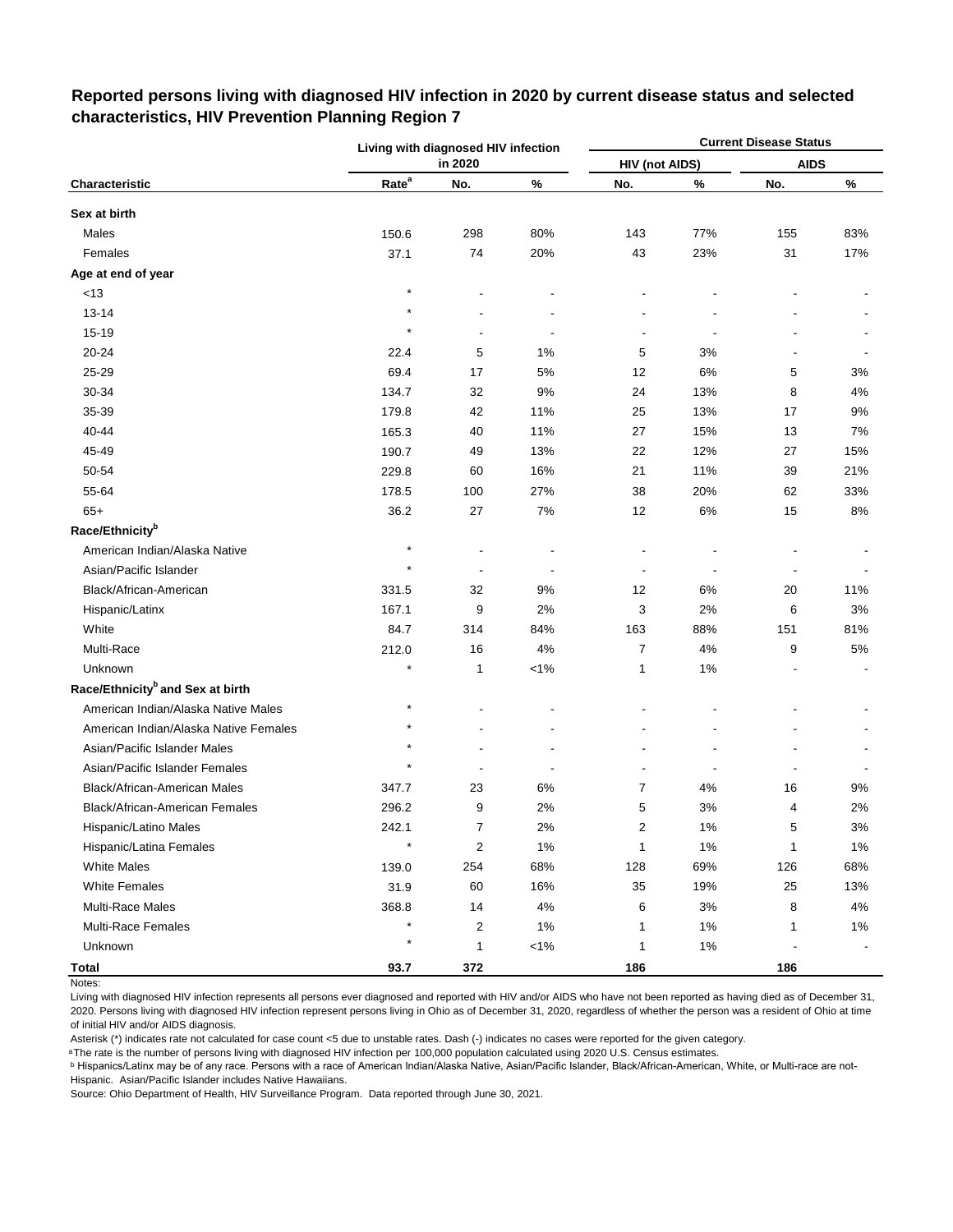|                                          | Living with diagnosed HIV infection |      |                |      | <b>Current Disease Status</b> |      |
|------------------------------------------|-------------------------------------|------|----------------|------|-------------------------------|------|
|                                          | in 2020                             |      | HIV (not AIDS) |      | <b>AIDS</b>                   |      |
| <b>Transmission Category<sup>a</sup></b> | No.                                 | %    | No.            | %    | No.                           | %    |
| Male adult or adolescent                 |                                     |      |                |      |                               |      |
| Male-to-male sexual contact              | 201                                 | 68%  | 92             | 65%  | 109                           | 71%  |
| Injection drug use (IDU)                 | 22                                  | 7%   | 11             | 8%   | 11                            | 7%   |
| Male-to-male sexual contact and IDU      | 23                                  | 8%   | 13             | 9%   | 10                            | 6%   |
| Heterosexual contact                     | 12                                  | 4%   | $\overline{7}$ | 5%   | 5                             | 3%   |
| Other/unknown                            | 38                                  | 13%  | 19             | 13%  | 19                            | 12%  |
| Subtotal                                 | 296                                 | 100% | 142            | 100% | 154                           | 100% |
| Female adult or adolescent               |                                     |      |                |      |                               |      |
| Injection drug use                       | 23                                  | 32%  | 15             | 36%  | 8                             | 28%  |
| Heterosexual contact                     | 35                                  | 49%  | 16             | 38%  | 19                            | 66%  |
| Other/unknown                            | 13                                  | 18%  | 11             | 26%  | $\overline{2}$                | 7%   |
| Subtotal                                 | 71                                  | 100% | 42             | 100% | 29                            | 100% |
| Child (<13 yrs at diagnosis)             |                                     |      |                |      |                               |      |
| Perinatal                                | 3                                   | 60%  | 1              | 50%  | 2                             | 67%  |
| Other/unknown                            | 2                                   | 40%  | 1              | 50%  | 1                             | 33%  |
| Subtotal                                 | 5                                   | 100% | 2              | 100% | 3                             | 100% |
| Total                                    | 372                                 |      | 186            |      | 186                           |      |

# **Reported persons living with diagnosed HIV infection in 2020 by current disease status and transmission category, HIV Prevention Planning Region 7**

# **Reported persons living with diagnosed HIV infection in 2020 by current disease status and exposure category, HIV Prevention Planning Region 7**

|                                                          | Living with diagnosed HIV infection |     |                       |     | <b>Current Disease Status</b> |     |
|----------------------------------------------------------|-------------------------------------|-----|-----------------------|-----|-------------------------------|-----|
|                                                          | in 2020                             |     | <b>HIV (not AIDS)</b> |     | <b>AIDS</b>                   |     |
| <b>Exposure Category</b> <sup>b</sup>                    | No.                                 | %   | No.                   | %   | No.                           | %   |
| Male-to-male sexual contact only                         | 187                                 | 50% | 87                    | 47% | 100                           | 54% |
| Injection drug use (IDU) only                            | 18                                  | 5%  | 10                    | 5%  | 8                             | 4%  |
| Heterosexual contact only                                | 47                                  | 13% | 23                    | 12% | 24                            | 13% |
| Male-to-male sexual contact & IDU                        | 17                                  | 5%  | 9                     | 5%  | 8                             | 4%  |
| <b>IDU &amp; Heterosexual contact</b>                    | 27                                  | 7%  | 16                    | 9%  | 11                            | 6%  |
| Male-to-male sexual contact & Heterosexual contact       | 14                                  | 4%  | 5                     | 3%  | 9                             | 5%  |
| Male-to-male sexual contact & IDU & Heterosexual contact | 6                                   | 2%  | 4                     | 2%  | 2                             | 1%  |
| Perinatal exposure                                       | 3                                   | 1%  |                       | 1%  | 2                             | 1%  |
| Other/unknown                                            | 53                                  | 14% | 31                    | 17% | 22                            | 12% |
| Total                                                    | 372                                 |     | 186                   |     | 186                           |     |

Notes:

Living with diagnosed HIV infection represents all persons ever diagnosed and reported with HIV and/or AIDS who have not been reported as having died as of December 31, 2020. Persons living with diagnosed HIV infection represent persons living in Ohio as of December 31, 2020, regardless of whether the person was a resident of Ohio at time of initial HIV and/or AIDS diagnosis.

Dash (-) indicates no cases were reported for the given category.

a Transmission categories are mutually exclusive, hierarchical risk categories determined by the CDC and system-calculated using sex at birth and risk factor history to determine mode of transmission. A person with multiple risks is only represented in the highest category based on the CDC hierarchical algorithm. Thus, transgender women are included in the male-to-male sexual contact transmission category if assigned male at birth and risk factor history indicates sex with males. Please note this is for the categorization of HIV transmission categories only and not to describe sexual orientation.

**b** Exposure categories are mutually exclusive risk categories. All possible combinations of risks are represented among exposure categories. A person with multiple risks is represented in the exposure category identifying all the reported ways in which that person may have been exposed to HIV.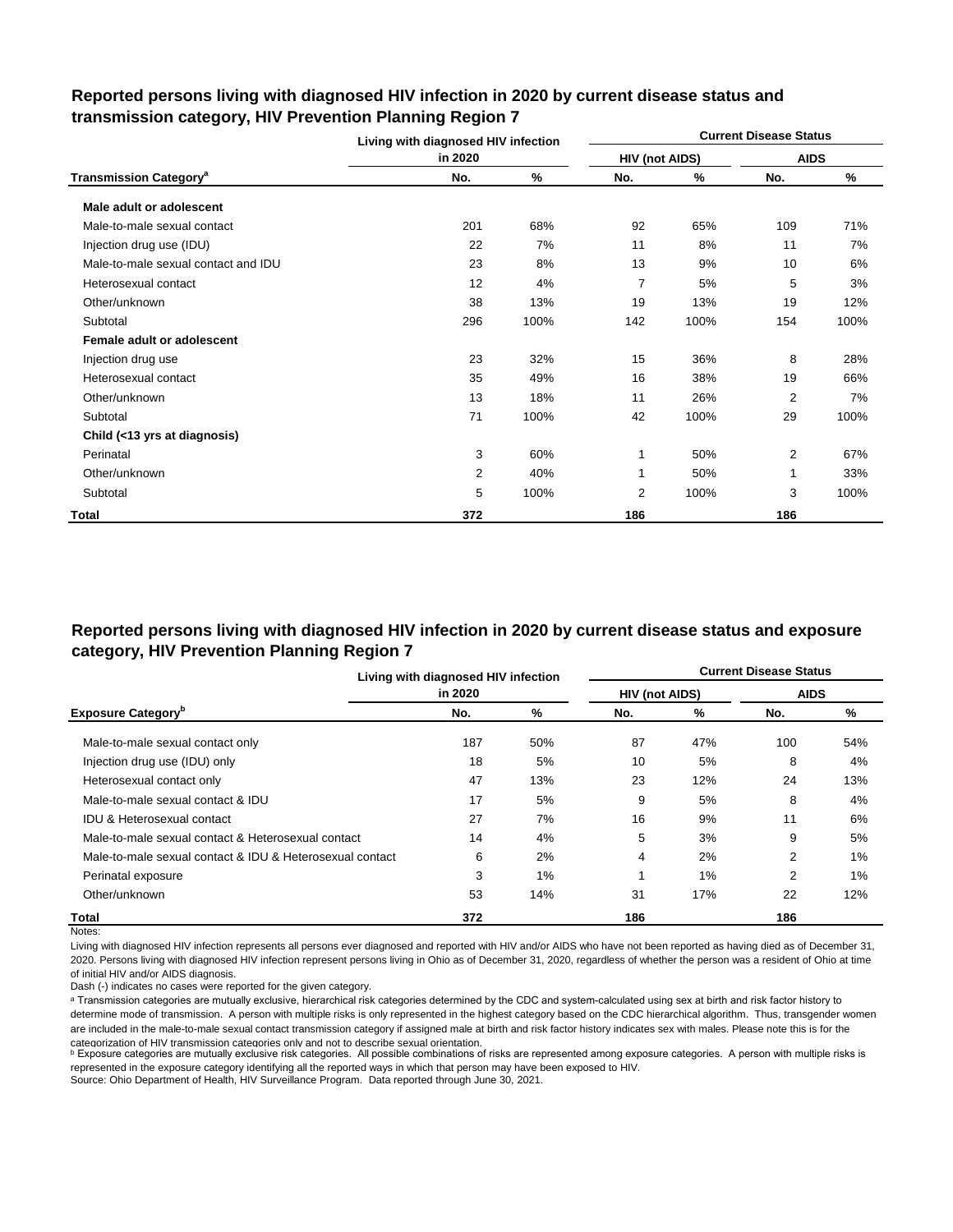|                    | American Indian/Alaska Native |     |   | <b>Asian/Pacific Islander</b> |     |        | <b>Black/African-American</b> |     |                          |                   | Hispanic/ Latinx <sup>a</sup> |        |                   | White                    |     |                   | <b>Multi-Race</b> |     | <b>Unknown</b> |      |
|--------------------|-------------------------------|-----|---|-------------------------------|-----|--------|-------------------------------|-----|--------------------------|-------------------|-------------------------------|--------|-------------------|--------------------------|-----|-------------------|-------------------|-----|----------------|------|
| Age at end of year | Rate <sup>b</sup>             | No. | % | Rate <sup>n</sup>             | No. | %      | Rate <sup>p</sup>             | No. | %                        | Rate <sup>p</sup> | No.                           | ℅      | Rate <sup>n</sup> | No.                      | %   | Rate <sup>r</sup> | No.               |     | No.            | %    |
|                    |                               |     |   |                               |     |        |                               |     |                          |                   |                               |        |                   |                          |     |                   |                   |     |                |      |
| < 13               |                               |     |   |                               |     |        |                               |     |                          |                   |                               |        |                   |                          |     |                   |                   |     |                |      |
| 13-14              |                               |     |   |                               |     |        |                               |     |                          |                   |                               |        |                   |                          |     |                   |                   |     |                |      |
| $15 - 19$          |                               |     |   |                               |     | $\sim$ |                               |     | $\overline{\phantom{0}}$ |                   |                               |        |                   | $\overline{\phantom{a}}$ |     |                   |                   |     |                |      |
| $20 - 24$          |                               |     |   |                               |     |        |                               |     | 3%                       |                   |                               | 11%    |                   | د.                       | 1%  |                   |                   |     |                |      |
| $25 - 29$          |                               |     |   |                               |     | $\sim$ |                               |     | 6%                       |                   |                               | $\sim$ | 62.2              | 14                       | 4%  |                   |                   | 6%  |                |      |
| 30-34              |                               |     |   |                               |     |        |                               |     | 6%                       |                   |                               | $\sim$ | 132.0             | 29                       | 9%  |                   |                   | 6%  |                |      |
| 35-39              |                               |     |   |                               |     | $\sim$ |                               |     | 9%                       |                   |                               | 11%    | 161.5             | 35                       | 11% |                   |                   | 19% |                |      |
| 40-44              |                               |     |   |                               |     |        |                               |     | 9%                       |                   |                               | $\sim$ | 154.4             | 35                       | 11% | $\star$           |                   | 13% |                |      |
| 45-49              |                               |     |   |                               |     | $\sim$ |                               |     | 6%                       |                   |                               | 11%    | 181.6             | 44                       | 14% |                   |                   | 6%  |                | 100% |
| 50-54              |                               |     |   |                               |     | $\sim$ | 1,201.2                       | 8   | 25%                      |                   |                               | 11%    | 194.3             | 48                       | 15% | $\star$           |                   | 19% |                |      |
| 55-64              |                               |     |   |                               |     | $\sim$ | 792.3                         | 9   | 28%                      | $\star$           |                               | 33%    | 155.3             | 83                       | 26% | 959.7             | ۰C                | 31% |                |      |
| $65+$              |                               |     |   |                               |     |        |                               | ◠   | 6%                       |                   |                               | 22%    | 32.2              | 23                       | 7%  |                   |                   |     |                |      |
| Total              |                               |     |   |                               |     |        | 331.5                         | 32  |                          | 167.1             |                               |        | 84.7              | 314                      |     | 212.0             | 16                |     |                |      |

|                                           |                                            |                          |                                         |                          |                                   | Living with diagnosed HIV infection in 2020 |                                  |                          |                |      |                          |      |                |                          |
|-------------------------------------------|--------------------------------------------|--------------------------|-----------------------------------------|--------------------------|-----------------------------------|---------------------------------------------|----------------------------------|--------------------------|----------------|------|--------------------------|------|----------------|--------------------------|
|                                           | American<br>Indian/Alaska<br><b>Native</b> |                          | <b>Asian/Pacific</b><br><b>Islander</b> |                          | <b>Black/African-</b><br>American |                                             | Hispanic/<br>Latinx <sup>a</sup> |                          | White          |      | <b>Multi-Race</b>        |      | <b>Unknown</b> |                          |
| <b>Transmission Category</b> <sup>c</sup> | No.                                        | %                        | No.                                     | %                        | No.                               | %                                           | No.                              | %                        | No.            | %    | No.                      | %    | No.            | %                        |
| Male adult or adolescent                  |                                            |                          |                                         |                          |                                   |                                             |                                  |                          |                |      |                          |      |                |                          |
| Male-to-male sexual contact               | $\sim$                                     | $\overline{\phantom{a}}$ | $\sim$                                  | $\,$ $\,$                | 12                                | 52%                                         | 3                                | 50%                      | 173            | 68%  | 13                       | 93%  | $\blacksquare$ | $\overline{\phantom{a}}$ |
| Injection drug use (IDU)                  | $\sim$                                     |                          | $\sim$                                  | $\,$ $\,$                | 3                                 | 13%                                         | $\sim$                           | $\overline{\phantom{a}}$ | 19             | 8%   | $\sim$                   |      |                |                          |
| Male-to-male sexual contact and IDU       | $\sim$                                     | $\overline{\phantom{a}}$ | $\sim$                                  | $\,$ $\,$                |                                   | 4%                                          |                                  | $\overline{\phantom{a}}$ | 22             | 9%   |                          |      |                | $\overline{\phantom{0}}$ |
| Heterosexual contact                      | $\sim$                                     | $\overline{\phantom{a}}$ |                                         | $\,$ $\,$                |                                   | 13%                                         |                                  |                          | 9              | 4%   | $\overline{\phantom{a}}$ |      |                | $\blacksquare$           |
| Other/unknown                             |                                            | $\overline{\phantom{a}}$ | <b>Section</b>                          | $\,$ $\,$                |                                   | 17%                                         | 3                                | 50%                      | 30             | 12%  |                          | 7%   | $\sim$         | $\overline{\phantom{a}}$ |
| Subtotal                                  | $\sim$                                     | $\overline{\phantom{a}}$ |                                         | $\blacksquare$           | 23                                | 100%                                        | 6                                | 100%                     | 253            | 100% | 14                       | 100% | $\sim$         | $\blacksquare$           |
| Female adult or adolescent                |                                            |                          |                                         |                          |                                   |                                             |                                  |                          |                |      |                          |      |                |                          |
| Injection drug use                        | $\sim$                                     | $\overline{\phantom{a}}$ | $\sim$                                  | $\,$ $\,$                | $\blacksquare$                    | $\overline{\phantom{a}}$                    |                                  |                          | 23             | 40%  |                          |      |                |                          |
| Heterosexual contact                      |                                            | -                        | $\sim$                                  | $\,$ $\,$                | 6                                 | 75%                                         | 2                                | 100%                     | 26             | 45%  |                          | 50%  |                |                          |
| Other/unknown                             |                                            | $\overline{\phantom{a}}$ |                                         | $\,$ $\,$                | 2                                 | 25%                                         |                                  |                          | 9              | 16%  |                          | 50%  |                | 100%                     |
| Subtotal                                  |                                            | $\overline{\phantom{a}}$ |                                         | $\,$ $\,$                | 8                                 | 100%                                        | 2                                | 100%                     | 58             | 100% | $\overline{2}$           | 100% |                | 100%                     |
| Child (<13 yrs at diagnosis)              |                                            |                          |                                         |                          |                                   |                                             |                                  |                          |                |      |                          |      |                |                          |
| Perinatal                                 | $\sim$                                     | $\overline{\phantom{a}}$ | $\sim$                                  | $\,$ $\,$                |                                   | 100%                                        | $\sim$                           | $\sim$                   | $\overline{2}$ | 67%  | $\overline{\phantom{a}}$ |      |                |                          |
| Other/unknown                             | $\sim$                                     | $\overline{\phantom{a}}$ | $\sim$                                  | $\sim$                   | $\blacksquare$                    | $\overline{\phantom{a}}$                    |                                  | 100%                     |                | 33%  | $\sim$                   |      |                | $\blacksquare$           |
| Subtotal                                  | $\overline{\phantom{a}}$                   |                          | <b>Section</b>                          | $\overline{\phantom{a}}$ |                                   | 100%                                        |                                  | 100%                     | 3              | 100% | $\,$ $\,$                |      |                | $\overline{\phantom{a}}$ |
| Total                                     |                                            |                          |                                         |                          | 32                                |                                             |                                  |                          | 314            |      | 16                       |      |                |                          |

<sup>c</sup> Transmission categories are mutually exclusive, hierarchical risk categories determined by the CDC and system-calculated using sex at birth and risk factor history to determine mode of transmission. A person with multi hierarchical algorithm. Thus, transgender women are included in the male-to-male sexual contact transmission category if assigned male at birth and risk factor history indicates sex with males. Please note this is for the sexual orientation.

<sup>d</sup> Exposure categories are mutually exclusive risk categories. All possible combinations of risks are represented among exposure categories. A person with multiple risks is represented in the exposure category identifying

|                                                          |                                            |   |                                  |                          |                                   |     | Living with diagnosed HIV infection in 2020 |                          |       |     |                   |     |                |           |
|----------------------------------------------------------|--------------------------------------------|---|----------------------------------|--------------------------|-----------------------------------|-----|---------------------------------------------|--------------------------|-------|-----|-------------------|-----|----------------|-----------|
|                                                          | American<br>Indian/Alaska<br><b>Native</b> |   | <b>Asian/Pacific</b><br>Islander |                          | <b>Black/African-</b><br>American |     | Hispanic/<br>Latinx <sup>a</sup>            |                          | White |     | <b>Multi-Race</b> |     | <b>Unknown</b> |           |
| <b>Exposure Category</b> <sup>a</sup>                    | No.                                        | % | No.                              | %                        | No.                               | %   | No.                                         |                          | No.   |     | No.               |     | No.            | %         |
| Male-to-male sexual contact only                         |                                            |   |                                  | $\sim$                   |                                   | 34% | 3                                           | 33%                      | 160   | 51% | 13                | 81% |                |           |
| Injection drug use (IDU) only                            | -                                          |   | $\sim$                           | . .                      |                                   | 6%  |                                             |                          | 16    | 5%  |                   |     |                |           |
| Heterosexual contact only                                | -                                          |   | $\sim$                           | . .                      |                                   | 28% |                                             | 22%                      | 35    | 11% |                   | 6%  |                |           |
| Male-to-male sexual contact & IDU                        |                                            |   |                                  | $\sim$                   |                                   | 3%  |                                             |                          | 16    | 5%  |                   |     |                |           |
| <b>IDU &amp; Heterosexual contact</b>                    | -                                          |   | $\sim$                           | . .                      |                                   | 3%  | $\sim$                                      | . .                      | 26    | 8%  |                   |     |                |           |
| Male-to-male sexual contact & Heterosexual contact       | -                                          |   |                                  | $\overline{\phantom{a}}$ |                                   | 3%  |                                             | $\overline{\phantom{a}}$ | 13    | 4%  |                   |     |                | $\,$ $\,$ |
| Male-to-male sexual contact & IDU & Heterosexual contact | $\overline{\phantom{a}}$                   |   |                                  | . .                      |                                   | -   | $\sim$                                      | . .                      |       | 2%  |                   |     |                |           |
| Perinatal exposure                                       | -                                          |   |                                  | . .                      |                                   | 3%  |                                             |                          |       | 1%  |                   |     |                |           |
| Other/unknown                                            | $\overline{\phantom{a}}$                   |   | $\sim$                           | . .                      | 6                                 | 19% |                                             | 44%                      | 40    | 13% |                   | 13% |                | 100%      |
| Total                                                    |                                            |   |                                  |                          | 32                                |     |                                             |                          | 314   |     |                   |     |                |           |

Notes:

Living with diagnosed HIV infection represents all persons ever diagnosed and reported with HIV and/or AIDS who have not been reported as having died as of December 31, 2020. Persons living with diagnosed HIV infection rep regardless of whether the person was a resident of Ohio at time of initial HIV and/or AIDS diagnosis.

#### **Reported persons living with diagnosed HIV infection in 2020 by race/ethnicity and transmission category, HIV Prevention Planning Region 7**

## **Reported persons living with diagnosed HIV infection in 2020 by race/ethnicity and age, HIV Prevention Planning Region 7**

#### **Living with diagnosed HIV infection in 2020**

#### **Reported persons living with diagnosed HIV infection in 2020 by race/ethnicity and exposure category, HIV Prevention Planning Region 7**

ᵇ The rate is the number of persons living with diagnosed HIV infection per 100,000 population calculated using U.S. Census estimates for that year.

Source: Ohio Department of Health, HIV Surveillance Program. Data reported through June 30, 2021. HIV.

Asterisk (\*) indicates rate not calculated because census data unavailable or for case count <5 due to unstable rates. Dash (-) indicates no cases were reported for the given category.

a Hispanics/Latinx may be of any race. Persons with a race of American Indian/Alaska Native, Asian/Pacific Islander, Black/African-American, White, or Multi-race are not-Hispanic. Asian/Pacific Islander includes Native Haw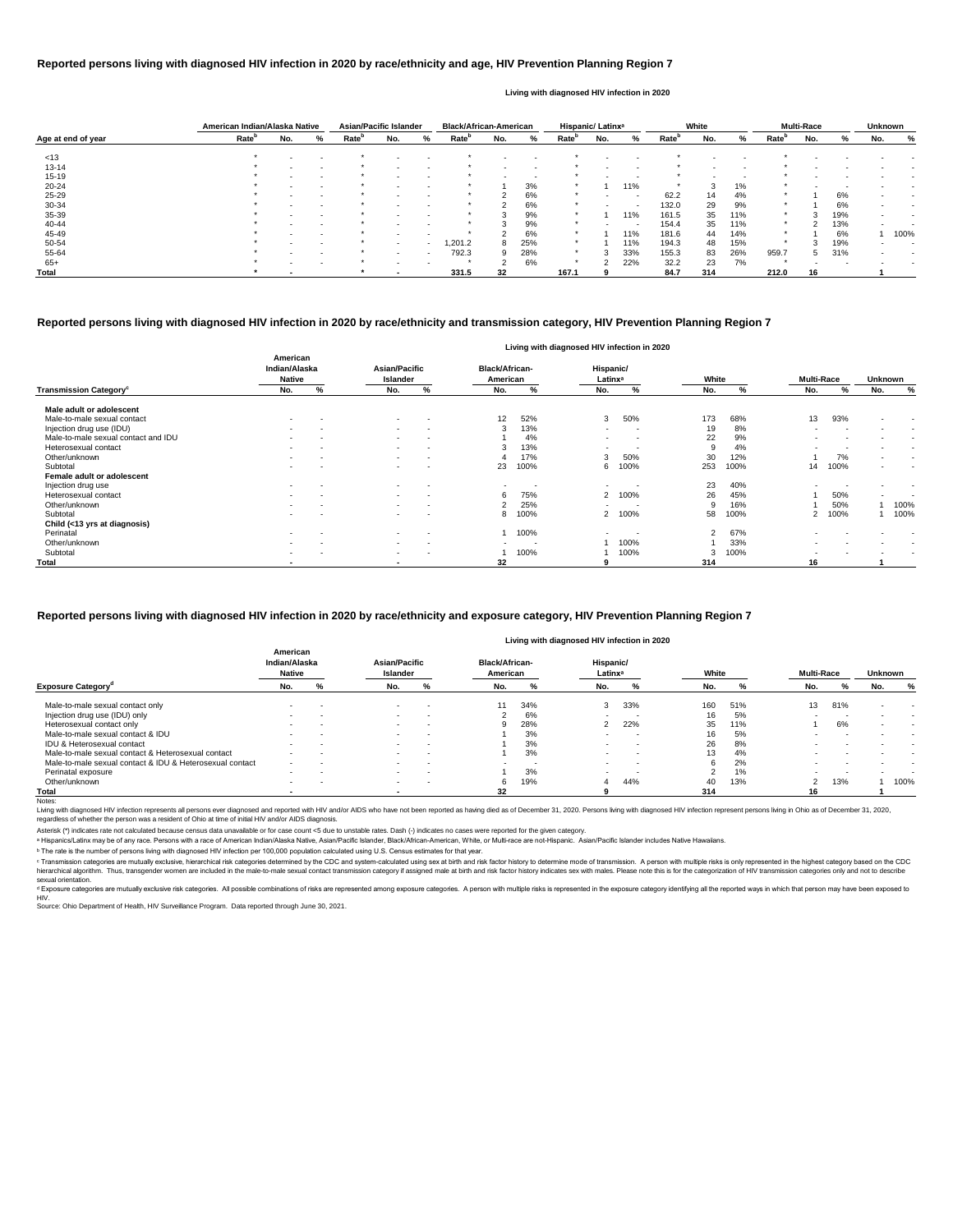# **Trends in reported persons living with diagnosed HIV infection by year of diagnosis and selected characteristics, HIV Prevention Planning Region 7, 2016-2020**

**Living with Diagnosed HIV Infection**

|                                              |                   | 2016             |         |                   | 2017           |         |                   | 2018         |         |                   | 2019           |         |                   | 2020           |         |
|----------------------------------------------|-------------------|------------------|---------|-------------------|----------------|---------|-------------------|--------------|---------|-------------------|----------------|---------|-------------------|----------------|---------|
| <b>Characteristic</b>                        | Rate <sup>a</sup> | No.              | %       | Rate <sup>a</sup> | No.            | %       | Rate <sup>a</sup> | No.          | %       | Rate <sup>a</sup> | No.            | %       | Rate <sup>a</sup> | No.            | %       |
| Sex at birth                                 |                   |                  |         |                   |                |         |                   |              |         |                   |                |         |                   |                |         |
| Males                                        | 139.3             | 280              | 82%     | 140.3             | 282            | 81%     | 143.1             | 286          | 81%     | 146.7             | 292            | 81%     | 150.6             | 298            | 80%     |
| Females                                      | 30.8              | 62               | 18%     | 32.8              | 66             | 19%     | 33.9              | 68           | 19%     | 34.0              | 68             | 19%     | 37.1              | 74             | 20%     |
| Age at end of year                           |                   |                  |         |                   |                |         |                   |              |         |                   |                |         |                   |                |         |
| <13                                          |                   |                  |         |                   |                |         |                   |              |         |                   |                |         |                   |                |         |
| $13 - 14$                                    |                   |                  |         |                   |                |         |                   |              |         |                   |                |         |                   |                |         |
| $15 - 19$                                    |                   |                  |         |                   |                |         |                   |              |         |                   | 1              | $< 1\%$ |                   |                |         |
| 20-24                                        | 47.7              | 11               | 3%      | 26.3              | 6              | 2%      | 26.5              | 6            | 2%      | $\ast$            | 4              | 1%      | 22.4              | 5              | 1%      |
| 25-29                                        | 83.9              | 21               | 6%      | 78.6              | 20             | 6%      | 63.0              | 16           | 5%      | 72.0              | 18             | 5%      | 69.4              | 17             | 5%      |
| 30-34                                        | 107.1             | 25               | 7%      | 100.2             | 23             | 7%      | 109.4             | 25           | 7%      | 116.4             | 27             | 8%      | 134.7             | 32             | 9%      |
| 35-39                                        | 137.6             | 34               | 10%     | 150.2             | 37             | 11%     | 148.5             | 36           | 10%     | 163.2             | 39             | 11%     | 179.8             | 42             | 11%     |
| 40-44                                        | 178.6             | 45               | 13%     | 157.2             | 39             | 11%     | 163.7             | 40           | 11%     | 157.0             | 38             | 11%     | 165.3             | 40             | 11%     |
| 45-49                                        | 198.9             | 54               | 16%     | 202.1             | 55             | 16%     | 174.8             | 47           | 13%     | 182.4             | 48             | 13%     | 190.7             | 49             | 13%     |
| 50-54                                        | 229.3             | 65               | 19%     | 246.8             | 68             | 20%     | 268.2             | 72           | 20%     | 254.2             | 67             | 19%     | 229.8             | 60             | 16%     |
| 55-64                                        | 124.1             | 71               | 21%     | 132.9             | 76             | 22%     | 152.3             | 87           | 25%     | 163.9             | 93             | 26%     | 178.5             | 100            | 27%     |
| $65+$                                        | 23.2              | 16               | 5%      | 34.0              | 24             | 7%      | 34.7              | 25           | 7%      | 34.1              | 25             | 7%      | 36.2              | 27             | 7%      |
| Race/Ethnicity <sup>b</sup>                  |                   |                  |         |                   |                |         |                   |              |         |                   |                |         |                   |                |         |
| American Indian/Alaska Native                | ×                 |                  |         |                   |                |         |                   |              |         |                   |                |         |                   |                |         |
| Asian/Pacific Islander                       |                   |                  |         |                   |                |         |                   |              |         |                   |                |         |                   |                |         |
| Black/African-American                       | 311.6             | 31               | 9%      | 346.4             | 35             | 10%     | 337.3             | 33           | 9%      | 319.5             | 31             | 9%      | 331.5             | 32             | 9%      |
| Hispanic/Latinx                              | 252.8             | 12               | 4%      | 182.0             | 9              | 3%      | 155.5             | 8            | 2%      | 135.1             | 7              | 2%      | 167.1             | 9              | 2%      |
| White                                        | 74.7              | 282              | 82%     | 76.5              | 288            | 83%     | 78.7              | 295          | 83%     | 80.6              | 301            | 84%     | 84.7              | 314            | 84%     |
| Multi-Race                                   | 229.4             | 16               | 5%      | 208.7             | 15             | 4%      | 232.0             | 17           | 5%      | 269.7             | 20             | 6%      | 212.0             | 16             | 4%      |
| Unknown                                      |                   | $\mathbf 1$      | $1\%$   |                   | $\mathbf{1}$   | $< 1\%$ |                   | -1           | 1%      |                   | $\mathbf{1}$   | $< 1\%$ |                   | 1              | $< 1\%$ |
| Race/Ethnicity <sup>b</sup> and Sex at birth |                   |                  |         |                   |                |         |                   |              |         |                   |                |         |                   |                |         |
| American Indian/Alaska Native Males          |                   |                  |         |                   |                |         |                   |              |         |                   |                |         |                   |                |         |
| American Indian/Alaska Native Females        |                   |                  |         |                   |                |         |                   |              |         |                   |                |         |                   |                |         |
| Asian/Pacific Islander Males                 |                   |                  |         |                   |                |         |                   |              |         |                   |                |         |                   |                |         |
| Asian/Pacific Islander Females               |                   |                  |         |                   |                |         |                   |              |         |                   |                |         |                   |                |         |
| Black/African-American Males                 | 339.6             | 23               | 7%      | 357.0             | 25             | 7%      | 356.9             | 24           | 7%      | 330.1             | 22             | 6%      | 347.7             | 23             | 6%      |
| Black/African-American Females               | 251.9             | 8                | 2%      | 322.5             | 10             | 3%      | 294.1             | 9            | 3%      | 296.2             | 9              | 3%      | 296.2             | 9              | 2%      |
| Hispanic/Latino Males                        | 399.0             | 10               | 3%      | 272.5             | $\overline{7}$ | 2%      | 220.7             | 6            | 2%      | 182.3             | 5              | $1\%$   | 242.1             | $\overline{7}$ | 2%      |
| Hispanic/Latina Females                      | $\star$           | $\boldsymbol{2}$ | $1\%$   | $\star$           | $\overline{2}$ | 1%      | $\star$           | 2            | $1\%$   | $\star$           | $\overline{2}$ | $1\%$   | $\star$           | $\overline{2}$ | 1%      |
| <b>White Males</b>                           | 124.9             | 233              | 68%     | 127.2             | 237            | 68%     | 130.3             | 241          | 68%     | 133.6             | 246            | 68%     | 139.0             | 254            | 68%     |
| <b>White Females</b>                         | 25.7              | 49               | 14%     | 26.8              | 51             | 15%     | 28.4              | 54           | 15%     | 29.1              | 55             | 15%     | 31.9              | 60             | 16%     |
| Multi-Race Males                             | 400.5             | 14               | 4%      | 361.7             | 13             | 4%      | 408.1             | 15           | 4%      | 512.8             | 19             | 5%      | 368.8             | 14             | 4%      |
| Multi-Race Females                           |                   | 2                | 1%      | $\ast$            | $\overline{c}$ | 1%      | $\ast$            | 2            | $1\%$   | $\star$           | $\overline{1}$ | $< 1\%$ |                   | 2              | 1%      |
| Unknown                                      | $\star$           | $\mathbf{1}$     | $< 1\%$ | $\ast$            | $\mathbf{1}$   | $< 1\%$ | $\ast$            | $\mathbf{1}$ | $< 1\%$ |                   | $\overline{1}$ | $< 1\%$ |                   | 1              | $< 1\%$ |
| <b>Total</b>                                 | 85.0              | 342              |         | 86.5              | 348            |         | 88.4              | 354          |         | 90.2              | 360            |         | 93.7              | 372            |         |

Living with diagnosed HIV infection by year (2016-2020) represents all persons ever diagnosed and reported with HIV and/or AIDS who have not been reported as having died as of December 31 of the corresponding year. Persons living with diagnosed HIV infection represent persons living in Ohio as of December 31 of the corresponding year, regardless of whether the person was a resident of Ohio at time of initial HIV and/or AIDS diagnosis.

Asterisk (\*) indicates rate not calculated for case count <5 due to unstable rates. Dash (-) indicates no cases were reported for the given category.

a The rate is the number of persons living with diagnosed HIV infection per 100,000 population calculated using U.S. Census estimates for that year.

**b** Hispanics/Latinx may be of any race. Persons with a race of American Indian/Alaska Native, Asian/Pacific Islander, Black/African-American, White, or Multi-race are not-Hispanic. Asian/Pacific Islander includes Native Hawaiians.